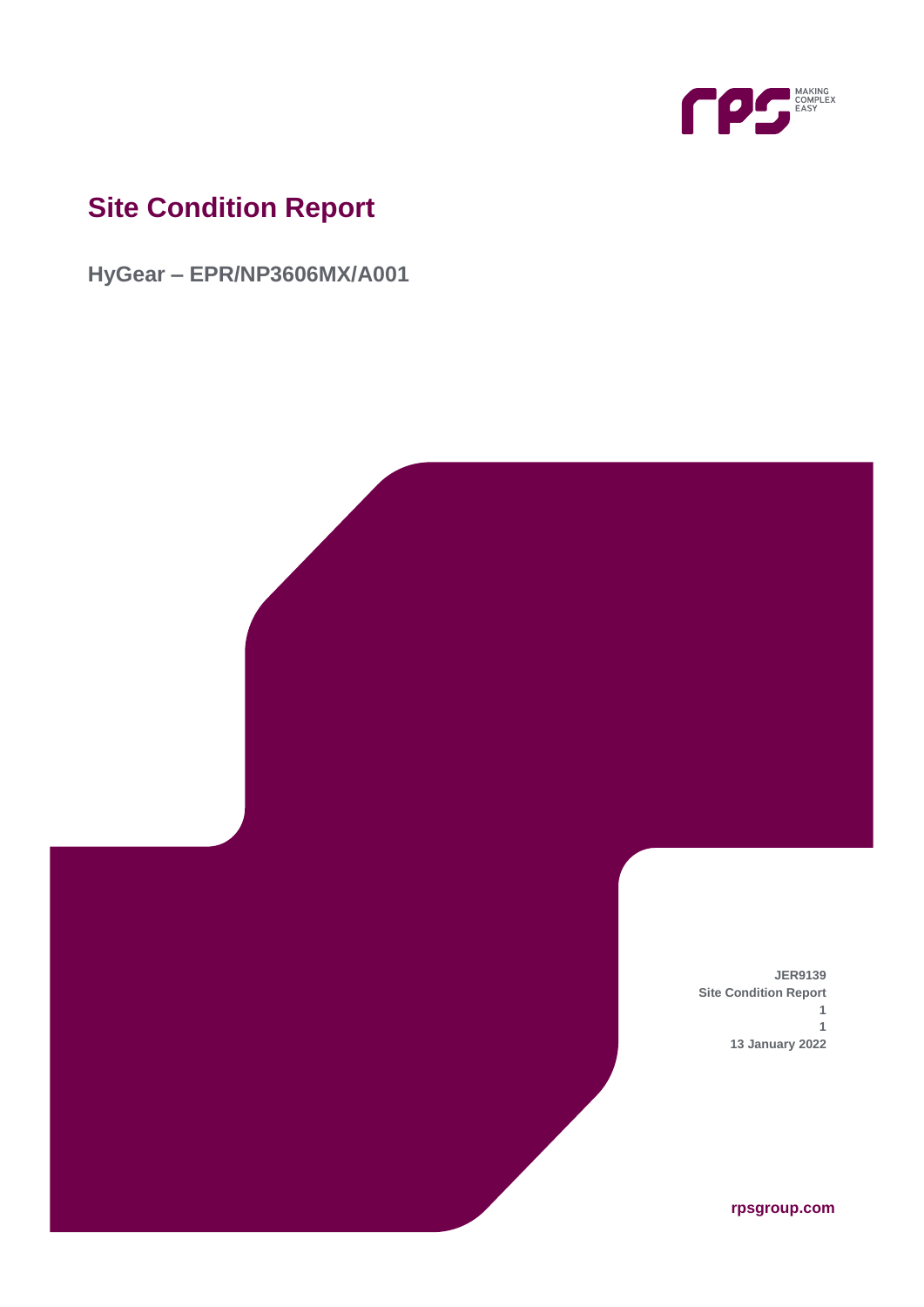| <b>Quality Management</b> |                 |                           |                    |                    |                    |
|---------------------------|-----------------|---------------------------|--------------------|--------------------|--------------------|
| <b>Version</b>            | <b>Revision</b> | <b>Authored by</b>        | <b>Reviewed by</b> | <b>Approved by</b> | <b>Date</b>        |
| 1                         | $\mathbf 0$     | Tom Hatch                 | N/A                | N/A                | 11 January<br>2022 |
|                           | 1               | Tom Hatch                 | Jennifer Stringer  |                    | 13 January<br>2022 |
|                           |                 |                           |                    |                    |                    |
|                           |                 |                           |                    |                    |                    |
| Approval for issue        |                 |                           |                    |                    |                    |
| Jennifer Stringer         |                 | <b>Technical Director</b> |                    |                    | 13 January<br>2022 |
|                           |                 |                           |                    |                    |                    |

#### **File Name**

#### 220113 R JER9139 TH Site Condition Report V1R1

The report has been prepared for the exclusive use and benefit of our client and solely for the purpose for which it is provided. Unless otherwise agreed in writing by RPS Group Plc, any of its subsidiaries, or a related entity (collectively 'RPS') no part of this report should be reproduced, distributed or communicated to any third party. RPS does not accept any liability if this report is used for an alternative purpose from which it is intended, nor to any third party in respect of this report. The report does not account for any changes relating to the subject matter of the report, or any legislative or regulatory changes that have occurred since the report was produced and that may affect the report.

The report has been prepared using the information provided to RPS by its client, or others on behalf of its client. To the fullest extent permitted by law, RPS shall not be liable for any loss or damage suffered by the client arising from fraud, misrepresentation, withholding of information material relevant to the report or required by RPS, or other default relating to such information, whether on the client's part or that of the other information sources, unless such fraud, misrepresentation, withholding or such other default is evident to RPS without further enquiry. It is expressly stated that no independent verification of any documents or information supplied by the client or others on behalf of the client has been made. The report shall be used for general information only.

|            | Prepared by:                                                        | Prepared for: |  |  |
|------------|---------------------------------------------------------------------|---------------|--|--|
| <b>RPS</b> |                                                                     | <b>HyGear</b> |  |  |
|            | <b>Lauren Hall-Walsh</b>                                            |               |  |  |
|            | <b>Senior Environmental Consultant</b>                              |               |  |  |
|            | 260 Park Avenue<br>Almondsbury<br><b>Bristol</b><br><b>BS32 4SY</b> |               |  |  |
| т          | +44 1454 853 000                                                    |               |  |  |
| Е          | lauren.hall-walsh@rpsgroup.com                                      |               |  |  |
|            |                                                                     |               |  |  |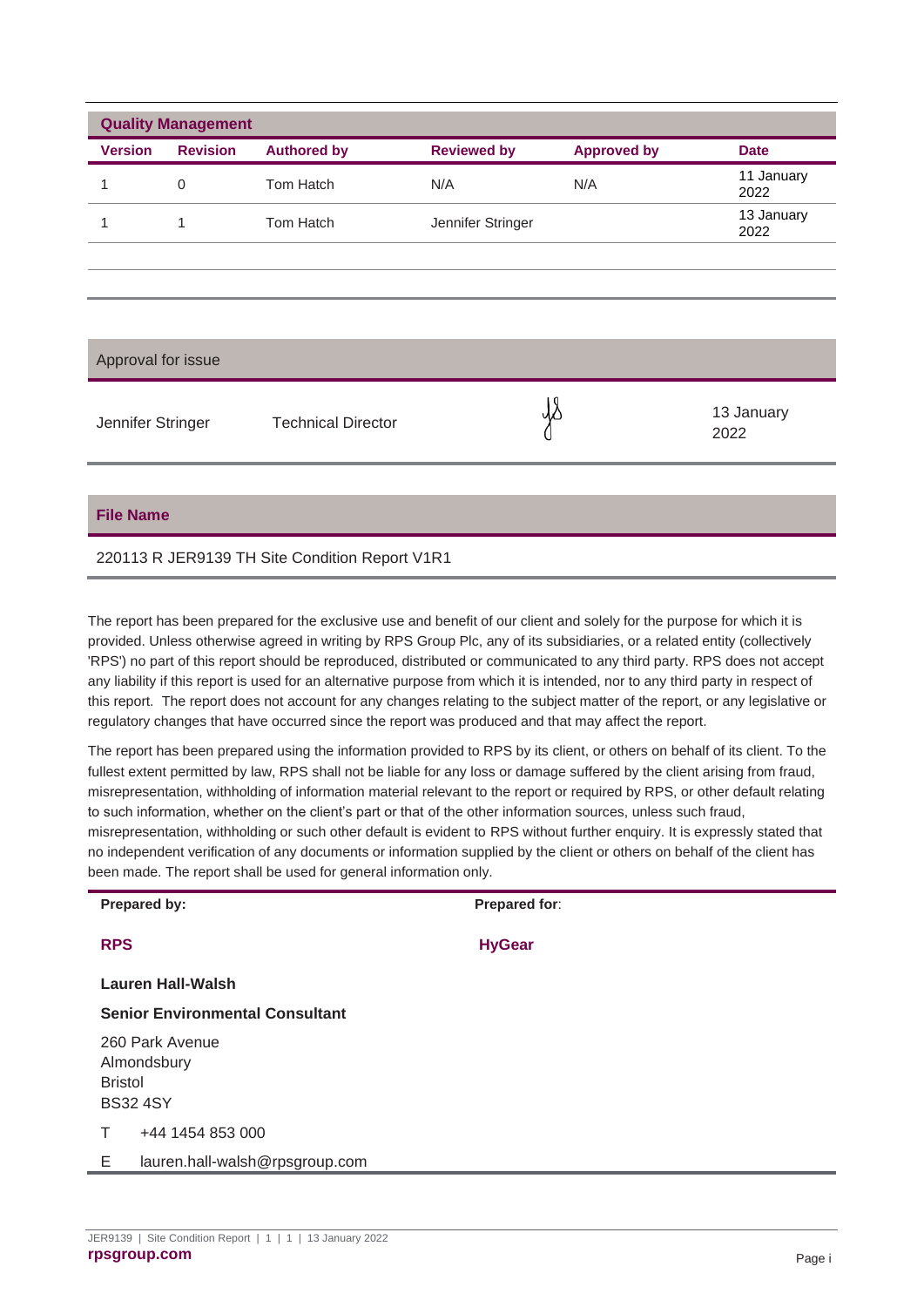## **Contents**

| $\mathbf{1}$   |                                                                                                                                             |  |
|----------------|---------------------------------------------------------------------------------------------------------------------------------------------|--|
|                | 1.1                                                                                                                                         |  |
|                | 1.2                                                                                                                                         |  |
|                | 1.3                                                                                                                                         |  |
| $\overline{2}$ |                                                                                                                                             |  |
|                | 2.1                                                                                                                                         |  |
|                | 2.2                                                                                                                                         |  |
| $\mathbf{3}$   | STAGE 1 - IDENTIFY WHICH HAZARDOUS SUBSTANCES ARE USED, PRODUCED OR<br>RELEASED AT THE INSTALLATION AND PRODUCE A LIST OF THESE SUBSTANCES6 |  |
| 4              |                                                                                                                                             |  |
|                | 4.2                                                                                                                                         |  |
|                | 4.3                                                                                                                                         |  |
|                | 4.4                                                                                                                                         |  |
|                | 4.5<br>4.6                                                                                                                                  |  |
|                |                                                                                                                                             |  |
| 5              | STAGE 3 - ASSESSMENT OF THE SITE SPECIFIC POLLUTION POSSIBILITY10                                                                           |  |
| 6              |                                                                                                                                             |  |
|                | 6.2                                                                                                                                         |  |
|                | 6.3<br>6.4                                                                                                                                  |  |
|                | 6.5                                                                                                                                         |  |
|                |                                                                                                                                             |  |
| $\overline{7}$ |                                                                                                                                             |  |
|                | 7.1<br>7.2                                                                                                                                  |  |
|                | 7.3                                                                                                                                         |  |
|                | 7.4                                                                                                                                         |  |
|                | 7.5                                                                                                                                         |  |
|                | Environmental Consents, Licences, Authorisations, Permits and Designations for the Site<br>7.6                                              |  |
|                | 7.7                                                                                                                                         |  |
|                | 7.8                                                                                                                                         |  |
|                | 7.9                                                                                                                                         |  |
|                | 7.10                                                                                                                                        |  |
|                | 7.11                                                                                                                                        |  |
|                |                                                                                                                                             |  |
| 8              |                                                                                                                                             |  |
| 9              |                                                                                                                                             |  |
| 10             |                                                                                                                                             |  |
| 11             |                                                                                                                                             |  |
|                |                                                                                                                                             |  |
|                |                                                                                                                                             |  |
| 12             |                                                                                                                                             |  |
| 13             |                                                                                                                                             |  |
|                |                                                                                                                                             |  |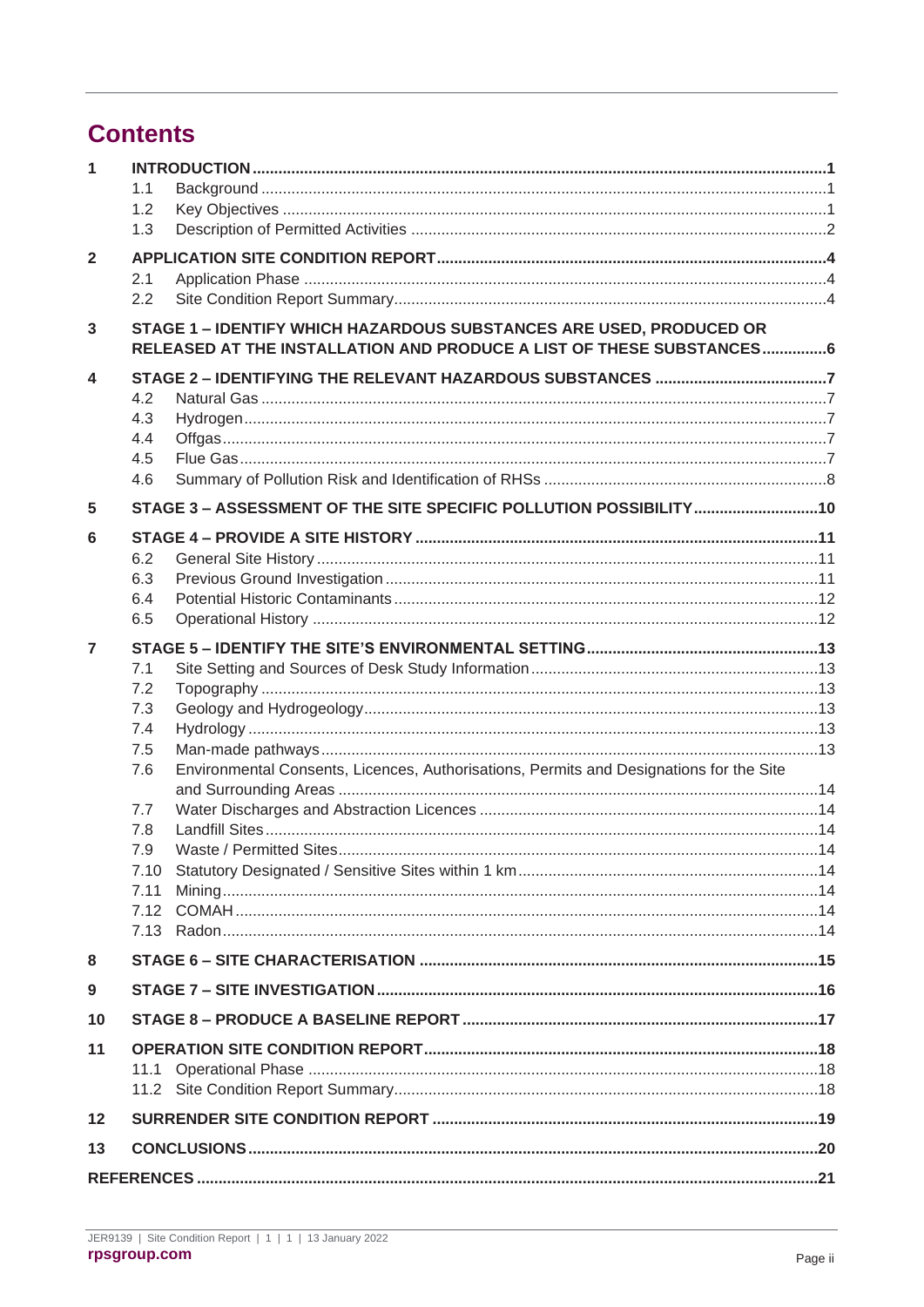### **Tables**

### **Drawings**

9139-01-01 [Proposed Site Layout Plan](#page-25-0) [15126-DB3-B01-00-DR-A–01 Site Location Plan](#page-25-1) [LE-059-CCS-B01-00-DRG-S-0200 P02](#page-25-2) Below Ground Drainage Layout

## **Appendices**

Appendix A [Envirocheck Report](#page-27-0) Appendix B [Ground Investigation Information](#page-28-0)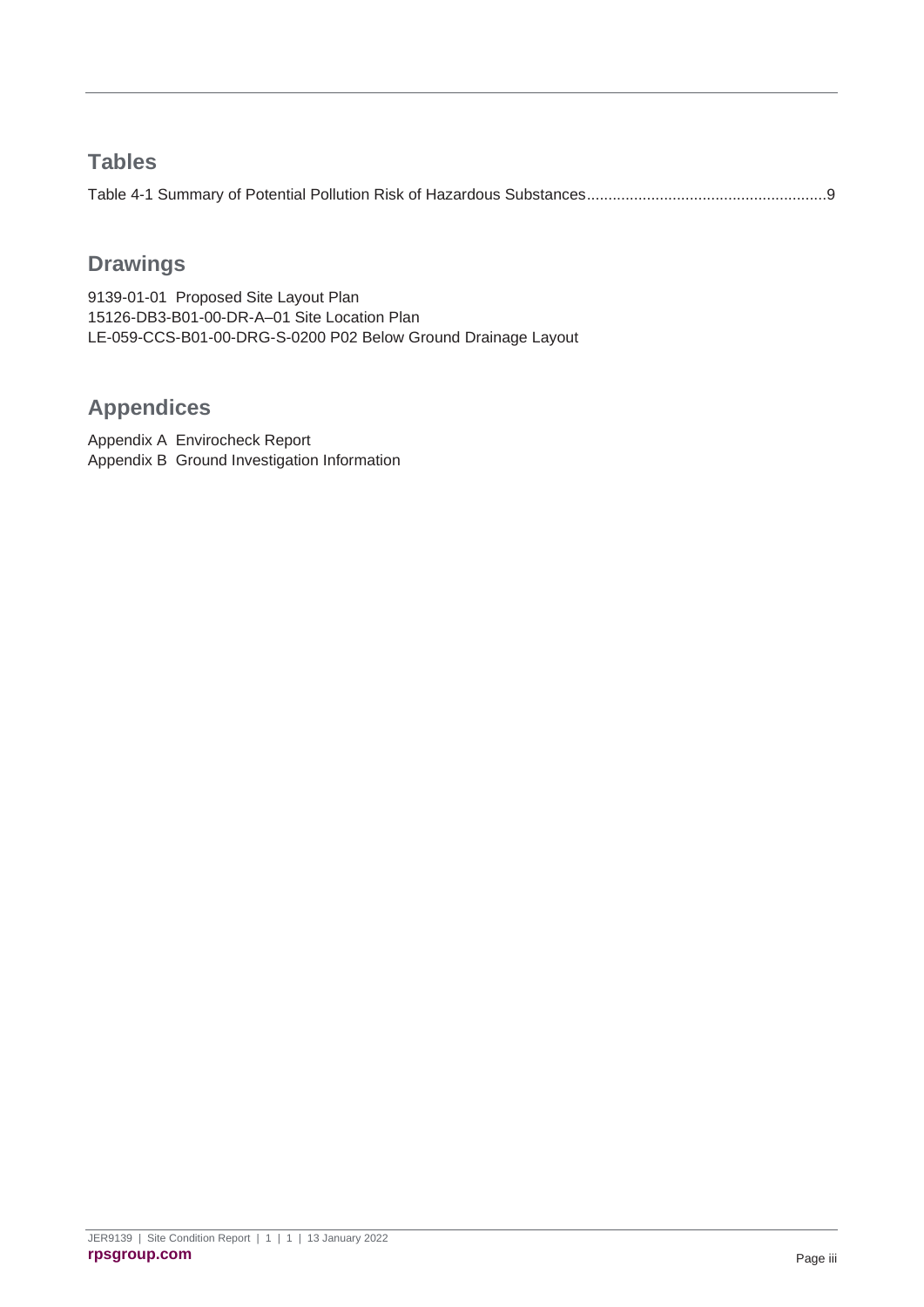## <span id="page-4-0"></span>**1 INTRODUCTION**

### <span id="page-4-1"></span>**1.1 Background**

- 1.1.1 HyGear is applying to the Environment Agency for an environmental permit to operate a hydrogen generation system (HGS) (application ref EPR/NP3606MX/A001). The HGS will be located at the existing Saint-Gobain Glass production facility at Weeland Rd, Goole, DN14 0FD, within the current hydrogen storage area.
- 1.1.2 The schedule 1 activity to be permitted is Section 4.2 Inorganic chemical, producing inorganic chemicals such as hydrogen. To support the application for the permit, there is a requirement to provide an Industrial Emissions Directive (IED) Baseline Report as well as a Site Condition Report.
- 1.1.3 This report has been prepared in accordance with the European Commission Guidance (Ref. 1) concerning baseline reports required under the IED and the Environment Agency's H5 Horizontal Guidance.
- 1.1.4 The Industrial Emissions Directive (IED), Article 22, paragraphs 2 to 4, contains provisions for the definitive cessation of activities involving the use, production or release of Relevant Hazardous Substances (RHS) in order to prevent and tackle potential soil and groundwater contamination from such substances. A key tool in this respect is the establishment of a 'baseline report' where an activity involves the use, production or release of RHS and having regard to the possibility of soil and groundwater contamination. The report will form the basis for a comparison with the state of contamination upon definitive cessation of activities. Where information produced pursuant to other national or union law reflects the state at the time the report is drawn up, that information may be included in, or attached to, the baseline report.
- 1.1.5 RPS has prepared this report based on information and data available at the time of preparation of the report.

### <span id="page-4-2"></span>**1.2 Key Objectives**

- 1.2.1 The key objectives of this report are to:
	- Establish the environmental setting of the site and determine its environmental sensitivity;
	- Identify activities that are currently undertaken at the site, including the identification of Relevant Hazardous Substances and preventative measures implemented to protect land and groundwater;
	- Establish the extent of historical contamination in the soil and groundwater in areas where current and/or future processes may include similar potentially contaminating substances;
	- To identify the Site Conditions at the site at the point of varying the permit for the facility (baseline condition) such that they may be used as a point of reference to determine whether the site has been contaminated during the site's permitted operation in line with IED and Environmental Permitting Regulations requirements; and
	- To provide conclusions on whether land quality has been impacted from historical activities.
- 1.2.2 With respect to the IED eight stage process,a summary of each stage is outlined below along with where it is addressed within this report:
	- Stage 1 Identify hazardous substances used, produced or released at the installation. This is addressed within Section [3o](#page-9-0)f this report;
	- Stage 2 Identify relevant hazardous substances used, produced or released at the installation from the list of hazardous substances identified in Stage 1. This is addressed within Section 4 of this report:
	- Stage 3 Undertake an assessment of site-specific pollution possibility for relevant hazardous substances. This is addressed within Section 5 of this report;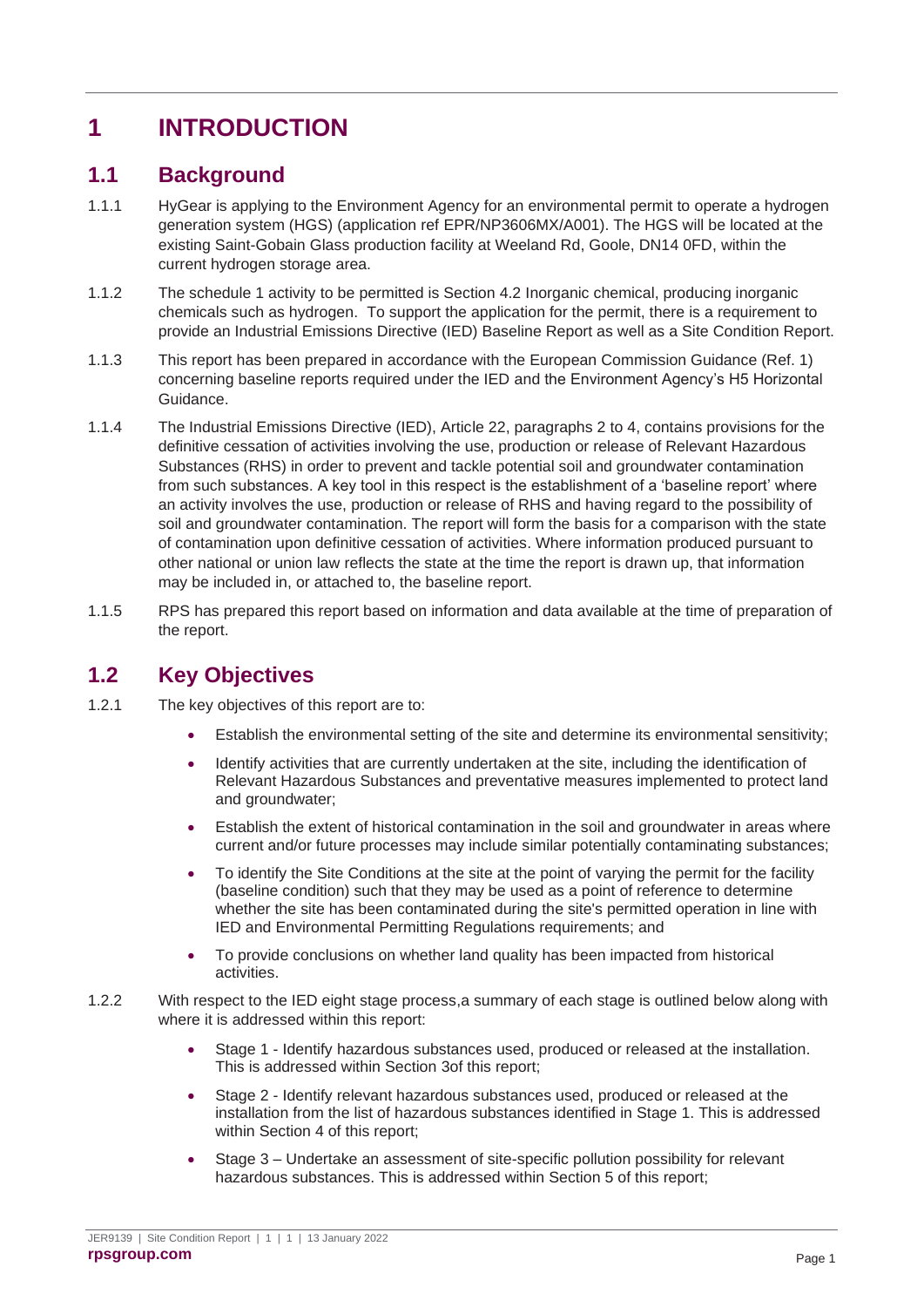- Stage 4 Evaluation of Site History and potential for relevant hazardous substances to be present in soils and groundwater. This is addressed within Section 6 of this report;
- Stage 5 Evaluation of Environmental Setting to determine the fate of potential emissions of relevant hazardous substances This is addressed within Section 7 of this report;
- Stage 6 Site Characterisation that synthesises findings of Stage 5 and 6 on the basis of a Conceptual Site Model. This is addressed within Section 8 of this report;
- Stage 7 Site Investigation (including sampling strategy). This is addressed within Section 9 of this report; and
- Stage 8 Production of Baseline Report. This is addressed within Section 10 of this report.

### <span id="page-5-0"></span>**1.3 Description of Permitted Activities**

- 1.3.1 The proposed Hydrogen Generation System (HGS) will consist three HyGEN50 systems. They will be capable of producing hydrogen at a pressure of 7 bar(g) and an output of 42  $Nm^{3}/h$  each under optimal circumstances. The total production capacity of the plant is 126 Nm<sup>3</sup>/h.
- 1.3.2 Hydrogen will be produced using a steam reforming process with natural gas as the feedstock gas.
- 1.3.3 The system includes natural gas de-sulphuring system and as such can be connected directly to the natural gas line.
- 1.3.4 The Hy.GEN 50 is a standalone operating system that consists of six modules:
	- Fuel Preparation Module (FPM)
	- Hydrogen Generation Module (HGM)
	- Reformate Cooling Module (RCM)
	- Hydrogen Clean-up Module (HCM)
	- Hydrogen Buffer Module (HBM)
	- System Control Module (SCM)

### **Key Raw Materials & Storage Arrangements**

- Natural Gas supplied direct from the gas supply to the site (no onsite storage).
- Nitrogen (piped from the St Gobain Glass Factory)
- Hydrogen (for commissioning only)
- Desulphurisation Pellets
	- o Crystalline based pellets
	- o Copper based pellets
- PSA adsorbent pellets (carbon based)

#### **Intermediates**

- Offgas (a mixture of H<sub>2</sub>, CH<sub>4</sub>, CO, CO<sub>2</sub> and some other fractions) the off gas vessel section contains a 900 litre stainless steel storage vessel where the off-gas is collected.
- Hydrogen buffer storage (900 litre stainless steel tank)

#### **Releases**

• Flue gas (including NOx and CO)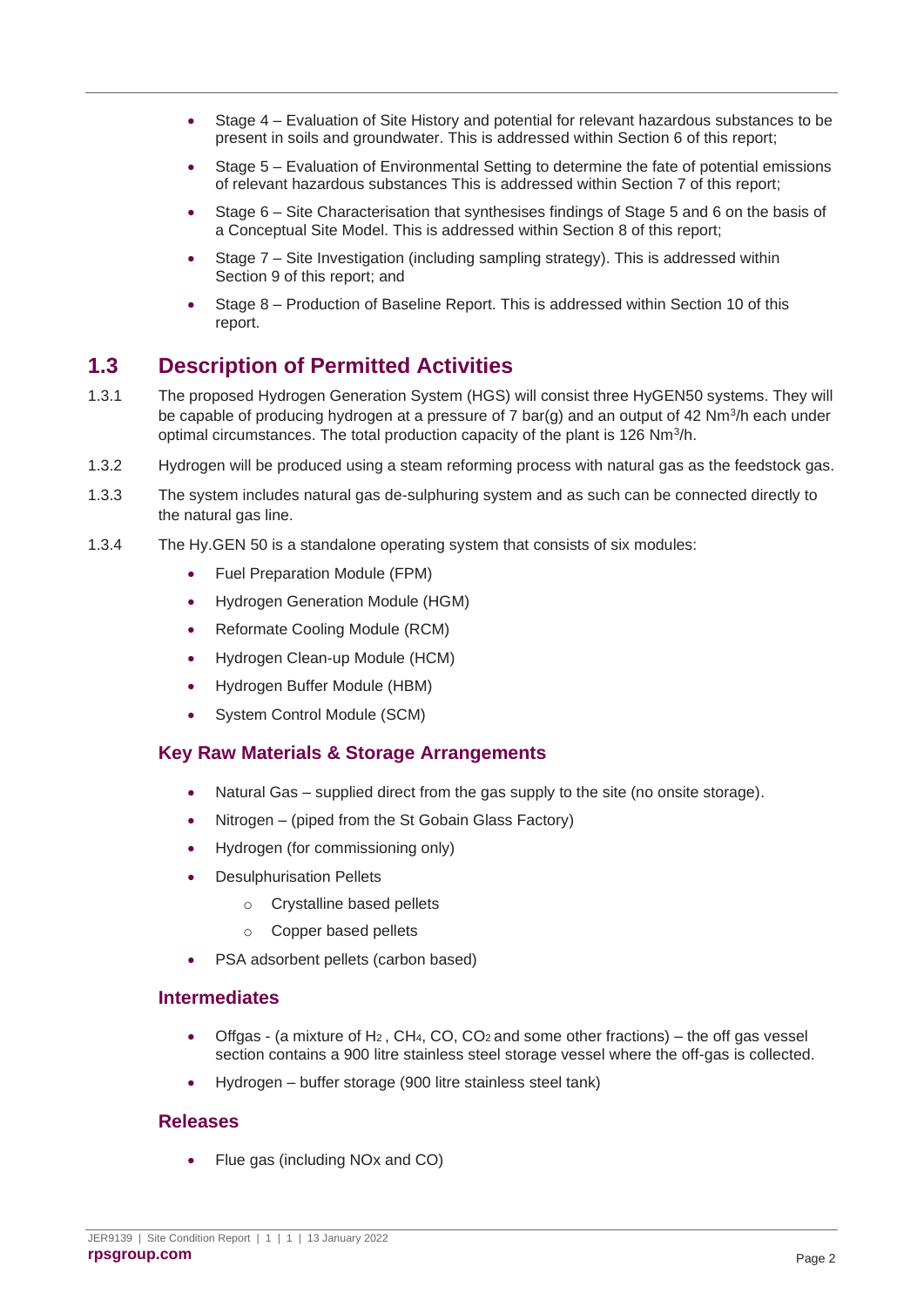• Wastewater (reverse osmosis unit reject and reformer wastewater). Each HyGen 50 produces 65 litres per hour of aqueous waste. In total this gives a combined release of 4.7 m<sup>3</sup> /day from all 3 units.

#### **Wastes**

- Desulphurisation pellets These pellets require replacing twice per year. In total this produces 175kg of waste pellets.
- Natural gas compressor oil requires refreshing annually. The annual volume would be 5 litres per compressor (3 compressors on site).
- Hydrogen compressor oil needs to be refreshed twice per year. The annual volume would be 15 litres.
- The volume of waste compressor oil produce is ~2.9 kg per day.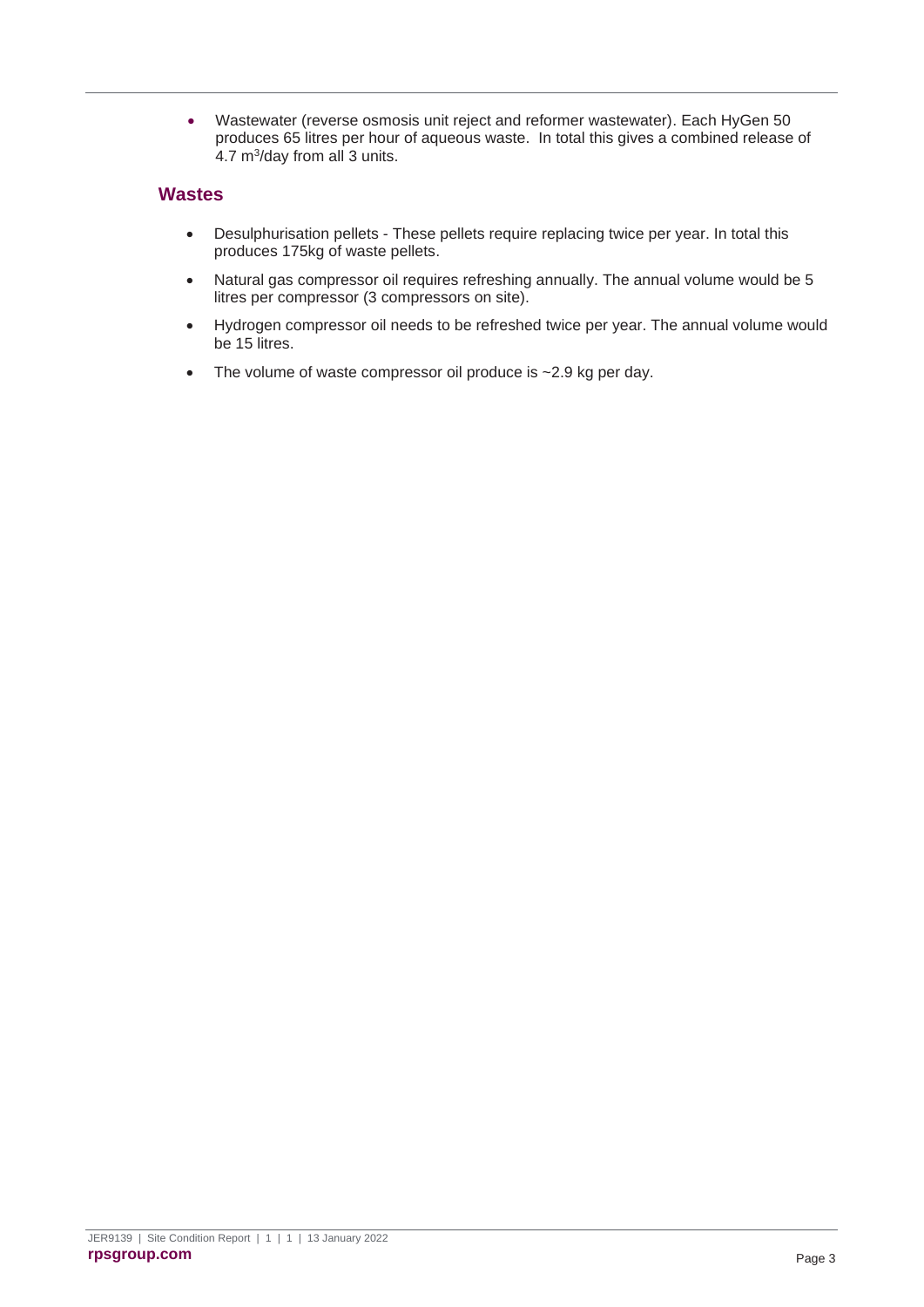## <span id="page-7-0"></span>**2 APPLICATION SITE CONDITION REPORT**

### <span id="page-7-1"></span>**2.1 Application Phase**

2.1.1 This section sets out the application stage information required by Environment Agency Horizontal Guidance Note H5. Where relevant it provides references to the various chapters of this report, where available information on the known current condition of the operational area is provided.

## <span id="page-7-2"></span>**2.2 Site Condition Report Summary**

| <b>1.0 Site Details</b>                                                                              |                                                                    |  |
|------------------------------------------------------------------------------------------------------|--------------------------------------------------------------------|--|
| Name of the applicant                                                                                | HyGear                                                             |  |
| <b>Activity address</b>                                                                              | Weeland Road, Goole, DN14 0FD                                      |  |
| <b>National grid reference</b>                                                                       | SE 57034 23812                                                     |  |
| Site area (ha)                                                                                       | circa 0.15 ha                                                      |  |
| <b>Document reference and dates for Site Condition Report at permit</b><br>application and surrender | 220113 R JER9139 TH Site Condition Report<br>V1                    |  |
|                                                                                                      | 15126 - DB3 - B01 - 00 - DR - A - 01 - Site<br>Location Plan Rev 1 |  |
| <b>Document references for site plans (including location and</b><br>boundaries):                    | 9139-0001-01 Proposed Site Plan Rev 2                              |  |
|                                                                                                      | LE-059-CCS-B01-00-DRG-S-0200 P02 - Below<br>Ground Drainage Layout |  |

| 2.0 Condition of the land at permit issue                                                                                                                                            |                                                                                                                                                                                                                                                                                                                                                                         |  |  |
|--------------------------------------------------------------------------------------------------------------------------------------------------------------------------------------|-------------------------------------------------------------------------------------------------------------------------------------------------------------------------------------------------------------------------------------------------------------------------------------------------------------------------------------------------------------------------|--|--|
| Environmental setting including:<br>Geology<br>Hydrogeology<br>Hydrology<br>$\bullet$<br>Environmental Consents, Licences, Authorisations, Permits and<br>Designations               | Details of the site environmental setting are<br>provided in section 7 of this document.                                                                                                                                                                                                                                                                                |  |  |
| Pollution history including:<br>Location, nature of incidents or direct discharges that may have<br>affected soil or groundwater<br>Historical land uses and associated contaminants | Details of the site history is provided in section<br>6.2 of this document.<br>Details of site investigation is provided in<br>section 6.3 of this document.                                                                                                                                                                                                            |  |  |
| Evidence of historic contamination, for example, historical site<br>investigation, assessment, remediation and verification reports<br>(where available)                             | Details of site investigation is provided in<br>section 6.3 of this document.                                                                                                                                                                                                                                                                                           |  |  |
| Baseline soil and groundwater reference data                                                                                                                                         | Groundwater reference data – none provided.<br>The Allen Wood & Partners - Phase II Geo-<br>Environmental Assessment Report states that<br>"no groundwater was encountered during the<br>ground investigation"<br>Baseline soil data for an area of land c150m<br>from the site within the greater Saint-Gobain site<br>is contained within the Allen Wood & Partners - |  |  |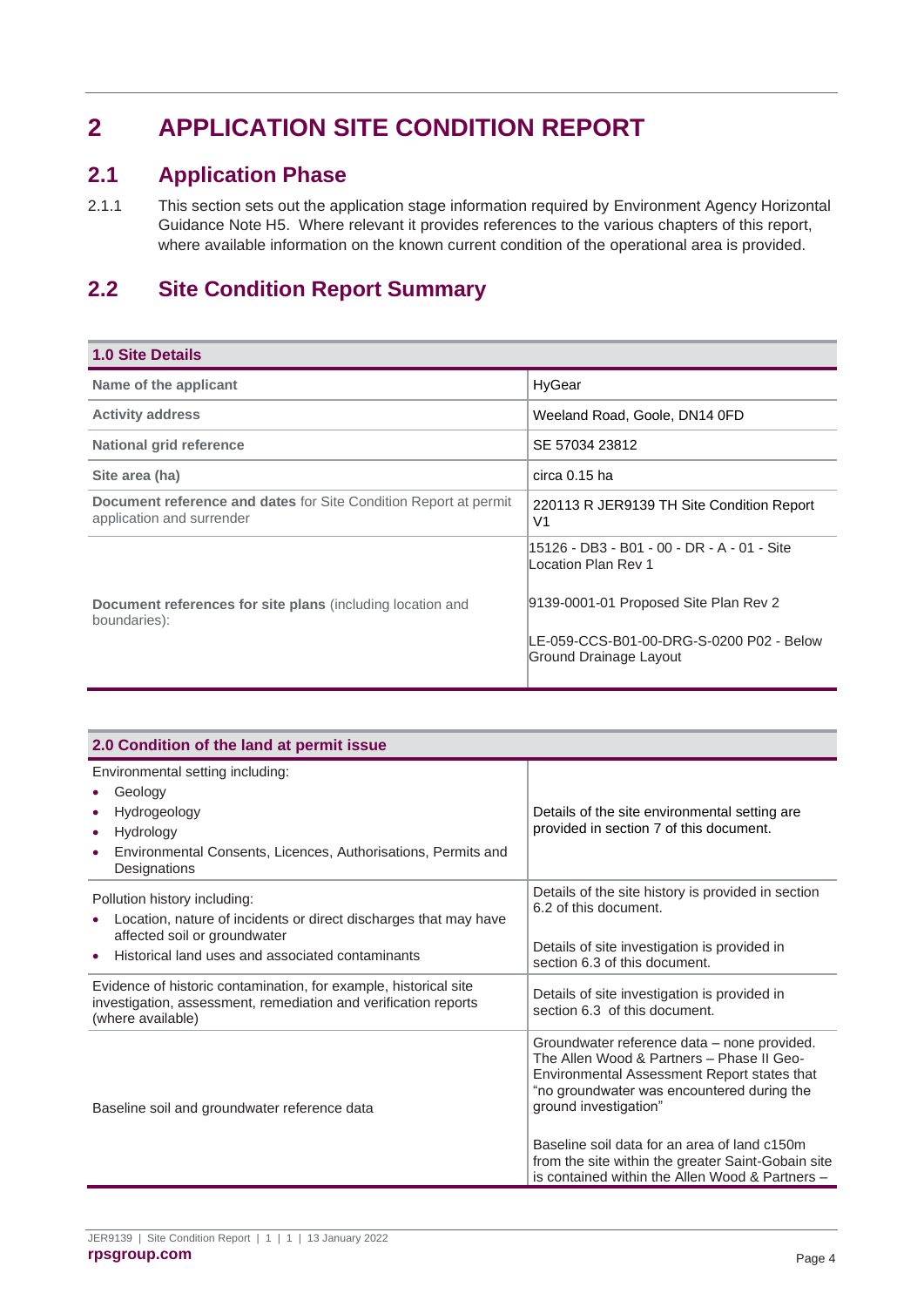|                               | Phase II Geo-Environmental Assessment<br>Report. |
|-------------------------------|--------------------------------------------------|
| <b>Supporting information</b> | Appendix A                                       |

| <b>3.0 Permitted activities</b>                                                                 |                                                                                                              |  |  |
|-------------------------------------------------------------------------------------------------|--------------------------------------------------------------------------------------------------------------|--|--|
| <b>Permitted activities</b>                                                                     | Permitted activities are detailed in section 1.3 of<br>this document.                                        |  |  |
| Non-permitted activities undertaken                                                             | None                                                                                                         |  |  |
| Document references for:<br>plan showing activity layout; and<br>environmental risk assessment. | 115126 - DB3 - B01 - 00 - DR - A - 01 - Site<br>Location Plan Rev 1<br>9139-0001-01 Proposed Site Plan Rev 2 |  |  |
|                                                                                                 | LE-059-CCS-B01-00-DRG-S-0200 P02 - Below<br>Ground Drainage Layout                                           |  |  |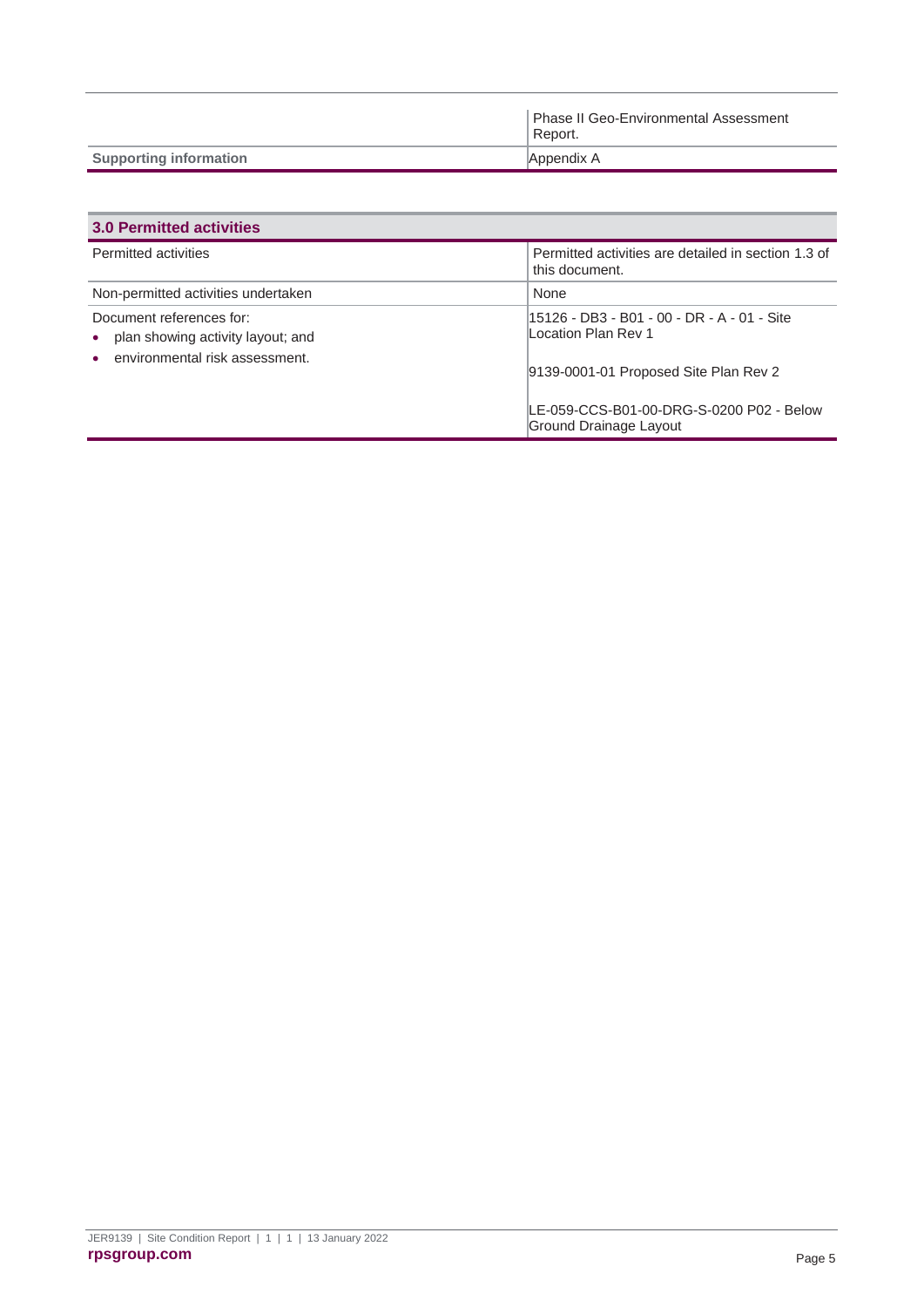## <span id="page-9-0"></span>**3 STAGE 1 – IDENTIFY WHICH HAZARDOUS SUBSTANCES ARE USED, PRODUCED OR RELEASED AT THE INSTALLATION AND PRODUCE A LIST OF THESE SUBSTANCES**

- 3.1.1 The IED relates to contamination risk associated with "hazardous substances" used, produced and/or released by the facility. Hazardous substances are defined as substances or mixtures defined in Article 3 of Regulation (EC) No 1272/2008 of the European Parliament and of the Council of 16 December 2008 on Classification, Labelling and Packaging of substances and mixtures (the "CLP Regulations"). The determination of whether a substance is a hazardous substance is largely determined using the substance CAS Number and European Chemicals Agency (ECHA) database (Ref. 2).
- 3.1.2 The following substances are used, produced and/or stored on the site:

#### **Raw materials**

- Natural Gas
- Nitrogen
- Hydrogen (for commissioning only)
- Desulphurisation Pellets

#### **Intermediates**

• Offgas

#### **Products**

• Hydrogen

#### **Releases**

- Flue gases from the hydrogen generation system.
- Wastewater (reverse osmosis unit reject and reformer waste water)
- 3.1.3 Of the above substances those considered hazardous are the following materials:
	- Natural gas
	- Hydrogen
	- Offgas
	- Flue gas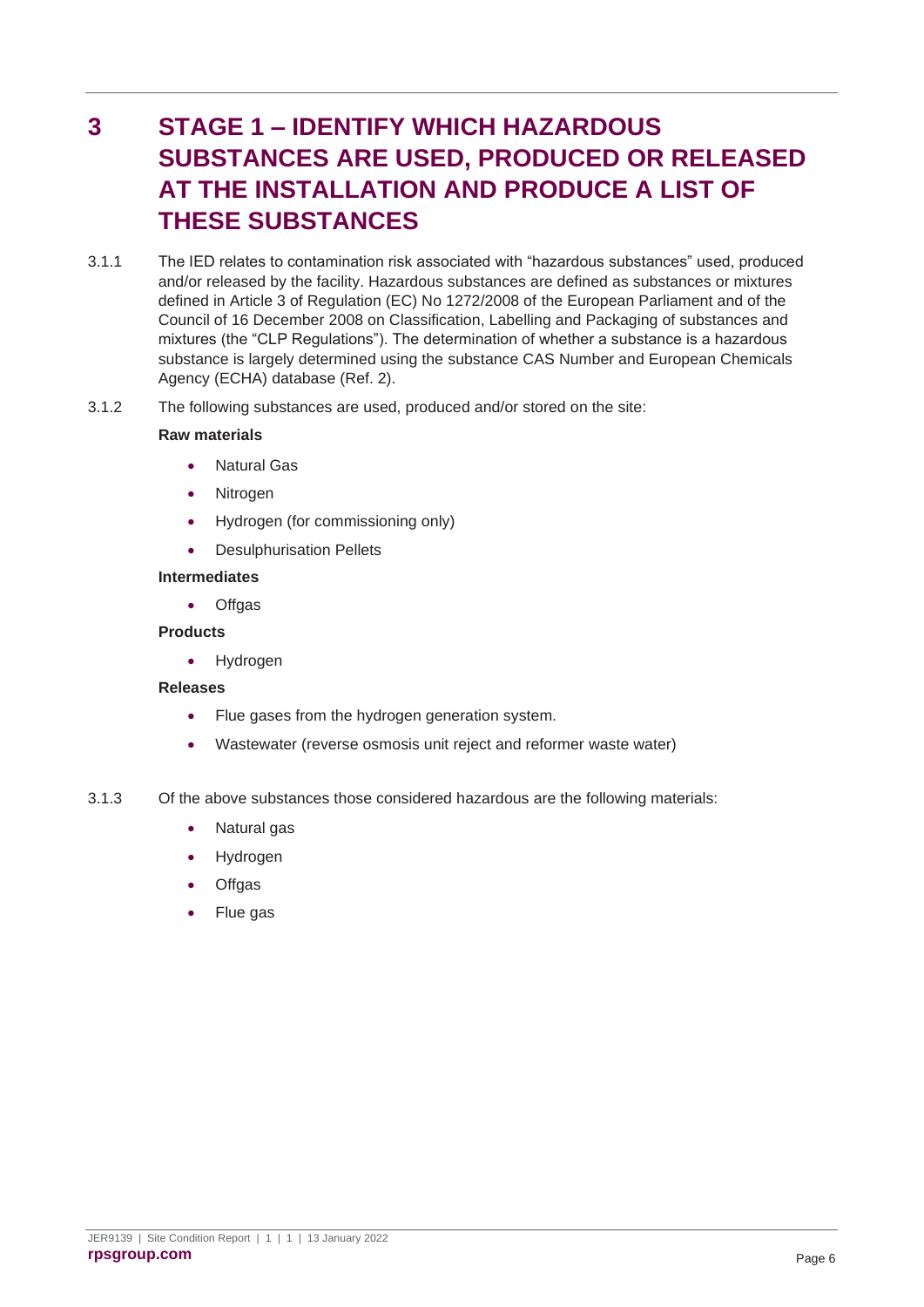## <span id="page-10-0"></span>**4 STAGE 2 – IDENTIFYING THE RELEVANT HAZARDOUS SUBSTANCES**

- 4.1.1 Stage 1 identified a number of hazardous substances that are stored and used on site as part of site operations. Stage 2 requires a review of the listed substances to determine which are relevant hazardous substances (RHS). Each of the substances identified within Stage 1 are reviewed in below, considering their chemical and physical properties and how they are stored and used on site, to determine the potential pollution risk of each hazardous substance.
- 4.1.2 RHS in relation to IED are defined as:

*those substances or mixtures defined within Article 3 of Regulations (EC) No1272/2008, which, as a result of their hazardousness, mobility, persistence and biodegradability (as well as other characteristics), are capable of contaminating soil or groundwater and are used, produced and/or released by the installation.*

4.1.3 To consider the potential pollution risk of hazardous substances identified in section 3 the chemical and physical properties of each substance are presented in [Table 4-1.](#page-12-0)

### <span id="page-10-1"></span>**4.2 Natural Gas**

4.2.1 Certain components of natural gas have been identified as hazardous substances. However, natural gas has not been identified as an RHS. This is because no natural gas is stored at the site as it is pumped in. Furthermore, this substance is a gas and as such the pollution risk to soil and groundwater is low. This is because the gas (if released for example) it would naturally disperse into the atmosphere rather than soil and groundwater.

### <span id="page-10-2"></span>**4.3 Hydrogen**

4.1 Hydrogen has been identified as a hazardous substance due to flammability and its explosive risk if stored under pressure. However, hydrogen has not been identified as an RHS. Firstly, this is because risk of fire and explosion has a low risk of polluting soil and groundwater. Furthermore, as this substance is a gas the pollution risk to soil and groundwater is low. This is because the gas (if released for example) it would naturally disperse into the atmosphere rather than soil and groundwater.

### <span id="page-10-3"></span>**4.4 Offgas**

4.4.1 Offgas has been identified as a hazardous substance due to its certain components within it being identified as hazardous. However, offgas has not been identified as an RHS. This is because this substance is a gas and therefore, the pollution risk to soil and groundwater is low. This is because the gas (if released for example) it would naturally disperse into the atmosphere rather than soil and groundwater.

### <span id="page-10-4"></span>**4.5 Flue Gas**

4.5.1 Flue gas has been identified as a hazardous substance due to certain components within the it being identified as hazardous. However, flue gas has not been identified as an RHS. This is because this substance is a gas and therefore, the pollution risk to soil and groundwater is low. This is because the gas (if released for example) it would naturally disperse into the atmosphere rather than soil and groundwater. Furthermore, this flue gas is being expelled away from the site and not contained within a pressurised container and therefore, there is no explosion risk.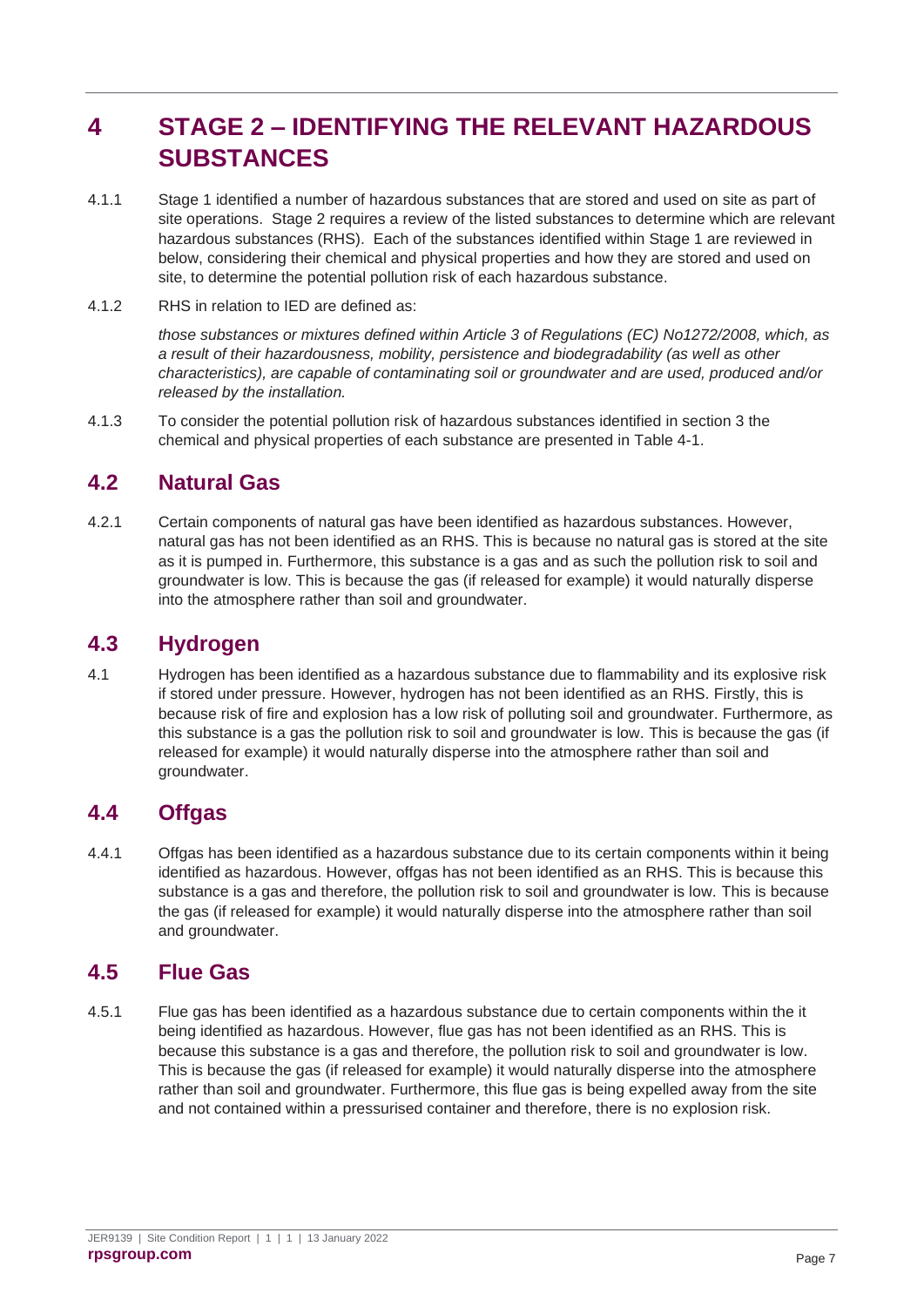## <span id="page-11-0"></span>**4.6 Summary of Pollution Risk and Identification of RHSs**

4.6.1 All hazardous substances identified in stage 1 are gases. Therefore, the pollution risk to soil and groundwater from these hazardous substances (gases) is low. In the event of a release of any of these materials the gas would disperse upwards to air and will therefore not present a pollution risk to soil or groundwater. Therefore, no hazardous substances have been identified as RHSs.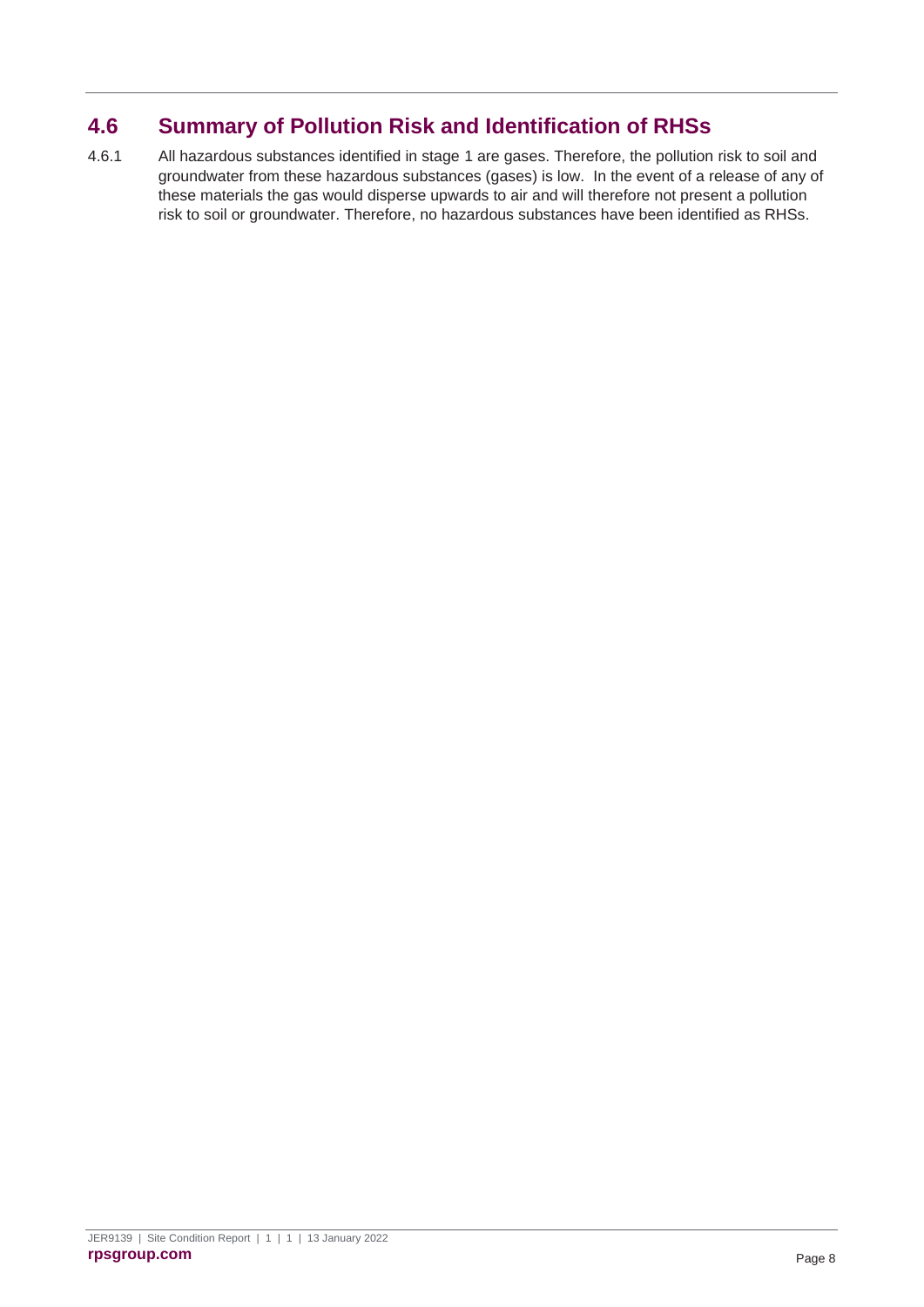<span id="page-12-0"></span>

| <b>Substance</b> | <b>Chemical Characteristics / Risks</b>                                                                                                                                                                                                                                                                                                                                                                                                                                                        | <b>Physical</b><br><b>State</b> | <b>Solubility</b>                                                                                                                                                                                       | <b>Toxicity</b>                                                                                                                                                                                                                                                                                                                                                         | <b>Mobility</b>  | <b>Persistence</b>                                                                                                                                                                                                                                                                                                                                                                                                      | Soil and<br><b>Groundwater</b><br><b>Pollution</b><br><b>Potential</b> | <b>RHS</b> |
|------------------|------------------------------------------------------------------------------------------------------------------------------------------------------------------------------------------------------------------------------------------------------------------------------------------------------------------------------------------------------------------------------------------------------------------------------------------------------------------------------------------------|---------------------------------|---------------------------------------------------------------------------------------------------------------------------------------------------------------------------------------------------------|-------------------------------------------------------------------------------------------------------------------------------------------------------------------------------------------------------------------------------------------------------------------------------------------------------------------------------------------------------------------------|------------------|-------------------------------------------------------------------------------------------------------------------------------------------------------------------------------------------------------------------------------------------------------------------------------------------------------------------------------------------------------------------------------------------------------------------------|------------------------------------------------------------------------|------------|
| Natural<br>qas   | Flammable and gas under pressure                                                                                                                                                                                                                                                                                                                                                                                                                                                               | Gas                             | $0.0022%$ (as<br>methane)                                                                                                                                                                               | Non-toxic                                                                                                                                                                                                                                                                                                                                                               | High<br>(upward) | Low                                                                                                                                                                                                                                                                                                                                                                                                                     | None                                                                   | <b>No</b>  |
| Hydrogen         | Flammable and gas under pressure                                                                                                                                                                                                                                                                                                                                                                                                                                                               | Gas                             | $1.6$ mg/l                                                                                                                                                                                              | No ecological damage<br>caused by this product                                                                                                                                                                                                                                                                                                                          | High<br>(upward  | Persistence and degradability not<br>applicable to gases and gas<br>mixtures<br>Data not available                                                                                                                                                                                                                                                                                                                      | None                                                                   | <b>No</b>  |
| Offgas           | A mixture of hydrogen (20%),<br>methane (27%) (flammable and gas<br>under pressure), carbon monoxide<br>(0.3%) (flammable, gas under<br>pressure, serious health hazard,<br>acute toxicity), carbon dioxide (52.7)<br>and some other fractions).<br>Composition percentages are<br>average values with a continuous<br>hydrogen production of 42 Nm <sup>3</sup> /h/<br>H <sub>2</sub> . These percentages will deviate<br>from the listed values for lower<br>hydrogen production quantities. | Gas                             | Hydrogen 1.6 mg/l<br>Methane 22 mg/l<br>$(25^{\circ}c)$<br>Carbon monoxide 29<br>$g/l$ (20 $\degree$ c)<br>Carbon dioxide Water<br>2000 mg/l Completely<br>soluble                                      | Hydrogen = no ecological<br>damage caused by this<br>product<br>Methane = no ecological<br>damage caused by this<br>product<br>Carbon monoxide = no<br>ecological damage caused<br>by this product<br>Carbon dioxide = $no$<br>ecological damage caused<br>by this product                                                                                              | High<br>(upward  | $Hydrogen = this substance is$<br>naturally occurring.<br>Methane = not applicable to gases<br>and gas mixtures. Methane is<br>expected to biodegrade and is not<br>expected to persist for long periods<br>in an aquatic environment.<br>Carbon monoxide = data not<br>available. Not applicable to gases<br>and gas mixtures.<br>Carbon dioxide = data not<br>available. Not applicable to gases<br>and gas mixtures. | None                                                                   | <b>No</b>  |
| Flue Gas         | Carbon dioxide, oxygen, nitrogen,<br>nitrogen oxides and carbon<br>monoxide (flammable, gas under<br>pressure, serious health hazard,<br>acute toxicity).                                                                                                                                                                                                                                                                                                                                      | Gas                             | Carbon dioxide Water<br>2000 mg/l Completely<br>soluble<br>Oxygen 39 mg/l<br>Nitrogen solubility in<br>water 20mg/l<br>Nitrogen oxides Water<br>67 mg/l<br>Carbon monoxide 29<br>$g/I$ (20 $\degree$ c) | Carbon dioxide = $no$<br>ecological damage caused<br>by this product<br>$Oxygen = no ecological$<br>damage caused by this<br>product<br>Nitrogen = no ecological<br>damage caused by this<br>product<br>Nitrogen oxides $=$ this<br>product has no known<br>environmental/toxicity<br>effects.<br>Carbon monoxide = $no$<br>ecological damage caused<br>by this product | High<br>(upward  |                                                                                                                                                                                                                                                                                                                                                                                                                         | None                                                                   | <b>No</b>  |

#### **Table 4-1 Summary of Potential Pollution Risk of Hazardous Substances**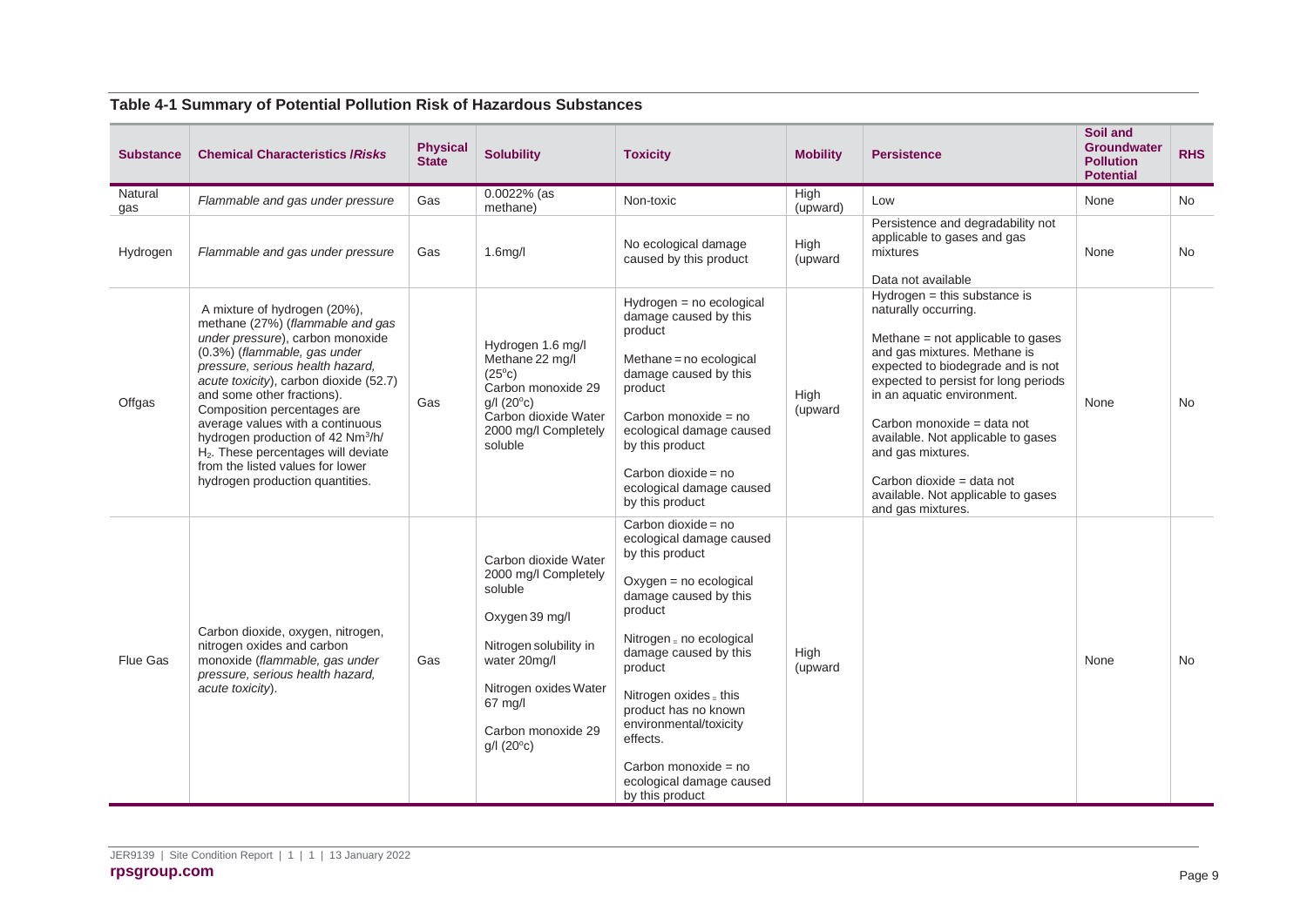## <span id="page-13-0"></span>**5 STAGE 3 – ASSESSMENT OF THE SITE SPECIFIC POLLUTION POSSIBILITY**

- 5.1.1 Whilst there are no identified RHSs identified in Stage 3, the facility will have management measures in place to control the operational activities.
- 5.1.2 A Site-Specific Environmental Management System (EMS) will be produced and put in place prior to commissioning of the site. The EMS will detail the procedures for the environmental management on site to minimise the environmental risk from the activities covered by the permit, albeit the environmental risk of this facility is considered low.
- 5.1.3 Management systems will be put in place to ensure that the facility is operated as designed. These systems will not only cover normal running but will also address abnormal operation and start-up and shutdown of the facility.
- 5.1.4 Planned maintenance routines will be established to ensure all key plant components which have the potential to affect the environmental performance of the facility remain in good working order
- 5.1.5 Maintenance routines will draw on manufacturer's recommendations, modified as appropriate by operational experience during the lifetime of the facility. The operator will undertake long term maintenance and ensure that all plant and equipment is maintained to the manufacturers or supplier's recommendations. Routine maintenance will be undertaken by HyGear engineers.
- 5.1.6 The EMS will contain environmental incident and emergency response procedures. This will include an emergency response plan and risk assessment.
- 5.1.7 The plan will identify potential incidents that could have an environmental impact, the cause and consequences; measures taken to avoid the accident happening and actions to minimise the impact on the environment from the accident. It shall include details of how accidents shall be reported, investigated and what the response shall be.
- 5.1.8 Emergency response facilities shall be made available on site to deal with any such incidents should they occur.
- 5.1.9 In the event of an accident on site, HyGear will liaise with Saint-Gobain staff in order to resolve the issue and/or report the accident to emergency services and the Environment Agency, as required.
- 5.1.10 After the immediate actions have been undertaken to resolve the accidence a non-conformance report shall be completed along with a health, safety and environment report. This shall be reviewed by HyGear's health safety and environment committee and safety measured will be implemented.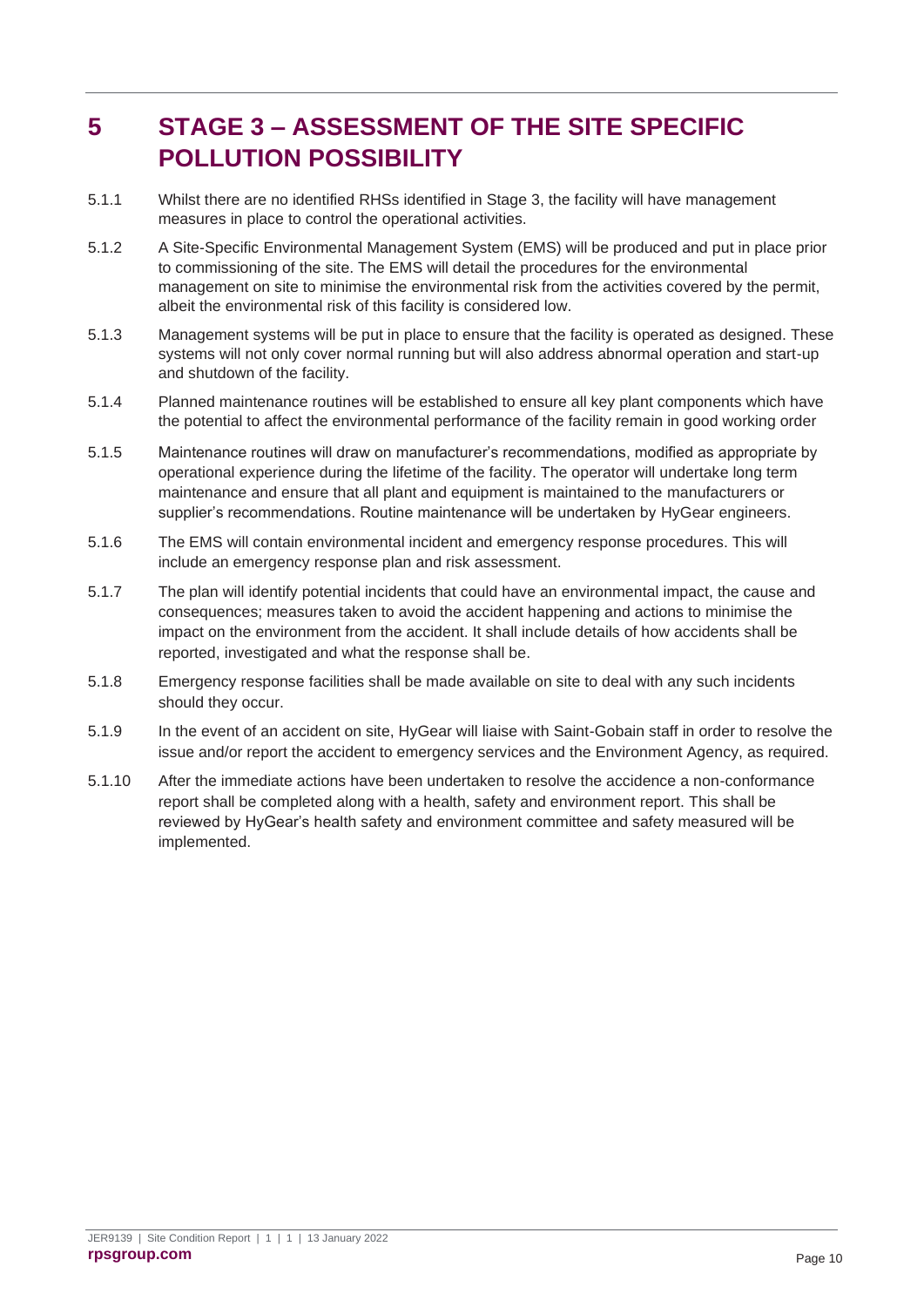## <span id="page-14-0"></span>**6 STAGE 4 – PROVIDE A SITE HISTORY**

- 6.1.1 The purpose of Stage 4 is to determine which of the RHS identified in Stage 3 have the potential to be present on site in the soil and groundwater already as a result of activities undertaken at the site to date and to determine whether they are coincident with potential future emission points.
- 6.1.2 This section should consider both the history of the site prior to development of the current facility and the operational history of the current facility.

### <span id="page-14-1"></span>**6.2 General Site History**

6.2.1 The site and the surrounding area was used as farmland from 1852 until the construction of Eggborough Power Station (constructed to the north of the site) in 1973. Between 1971-1972 there is evidence of electrical transmission lines that run through the site. The Saint-Gobain Glass Factory was constructed after 1986 and has remained so to present.

### <span id="page-14-2"></span>**6.3 Previous Ground Investigation**

- 6.3.1 A Phase II geo environmental investigation was undertaken by Alan Wood and Partners on behalf of Smith Brothers (Construction) Ltd. This investigation covered an area c150m to the north of the site and not the site that relates to this application. The site history for this investigation area is the same as the site that relates to this application (farmland until the Saint-Gobain Glass Factory was constructed). As both the site subject to the Phase II geo environmental investigation and the site that relates to this application was "green field" until the construction of the St Gobain Glass Factory it is considered that the results of the investigation will likely be reprehensive with regards to this site condition report.
- 6.3.2 The Phase II geo environmental investigation determined that "no particular remediation is required at the site". The investigation concluded that "no concentrations of potential contaminants of concern above relevant industrial Generic Assessment Criteria (GAC) values were measured within the on-site soils and potential risk to future end users of the site is considered to be very low."
- 6.3.3 No contaminants of concern were found to be elevated above the relevant GAC values under a commercial end use scenario. The GAC values used in the Phase II geo environmental report are commercial GAC values. Assessment of the soil data indicates that there are no elevated concentrations of potential contaminants of concern that exceed relevant GAC criteria.
- 6.3.4 Table 6-2 below shows the summary of Total Soil Concentrations from the Phase II Geotechnical Report.

#### **Table 6-2 Summary of Total Soil Concentrations**

|                               | $GAC*$    | <b>Contaminant Concentration</b> | No. of     |                                 |
|-------------------------------|-----------|----------------------------------|------------|---------------------------------|
| <b>Contaminant of Concern</b> | (mg/kg)   | <b>Min</b>                       | <b>Max</b> | <b>Samples</b><br><b>Tested</b> |
| <b>Metals</b>                 |           |                                  |            |                                 |
| Arsenic (inorganic)           | 640       | 3.5                              | 9.3        | 8                               |
| Boron (water soluble)         | 24.000    | < 0.5                            | < 0.5      | 8                               |
| Cadmium                       | 410       | 61                               | 129        | 8                               |
| Chromium (III)                | 8,600**   | < 1.0                            | < 1.0      | 8                               |
| Copper                        | 68,000**  | 5.3                              | 19         | 8                               |
| Mercury (inorganic)           | $1.100**$ | < 0.5                            | < 0.5      | 8                               |
| Nickel                        | $980**$   | 6.1                              | 16         | 8                               |
| Lead                          | 2.300     | 6.8                              | 28         | 8                               |
| Selenium                      | 12,000**  | < 0.3                            | 0.7        | 8                               |
| Zinc                          | 730.000** | 19                               | 48         | 8                               |

\*DEFRA (2014). Development of Category 4 Screening Levels (SP1010);

\*\*LQM/CIEH (2015). S4UL for Human Health Risk Assessment.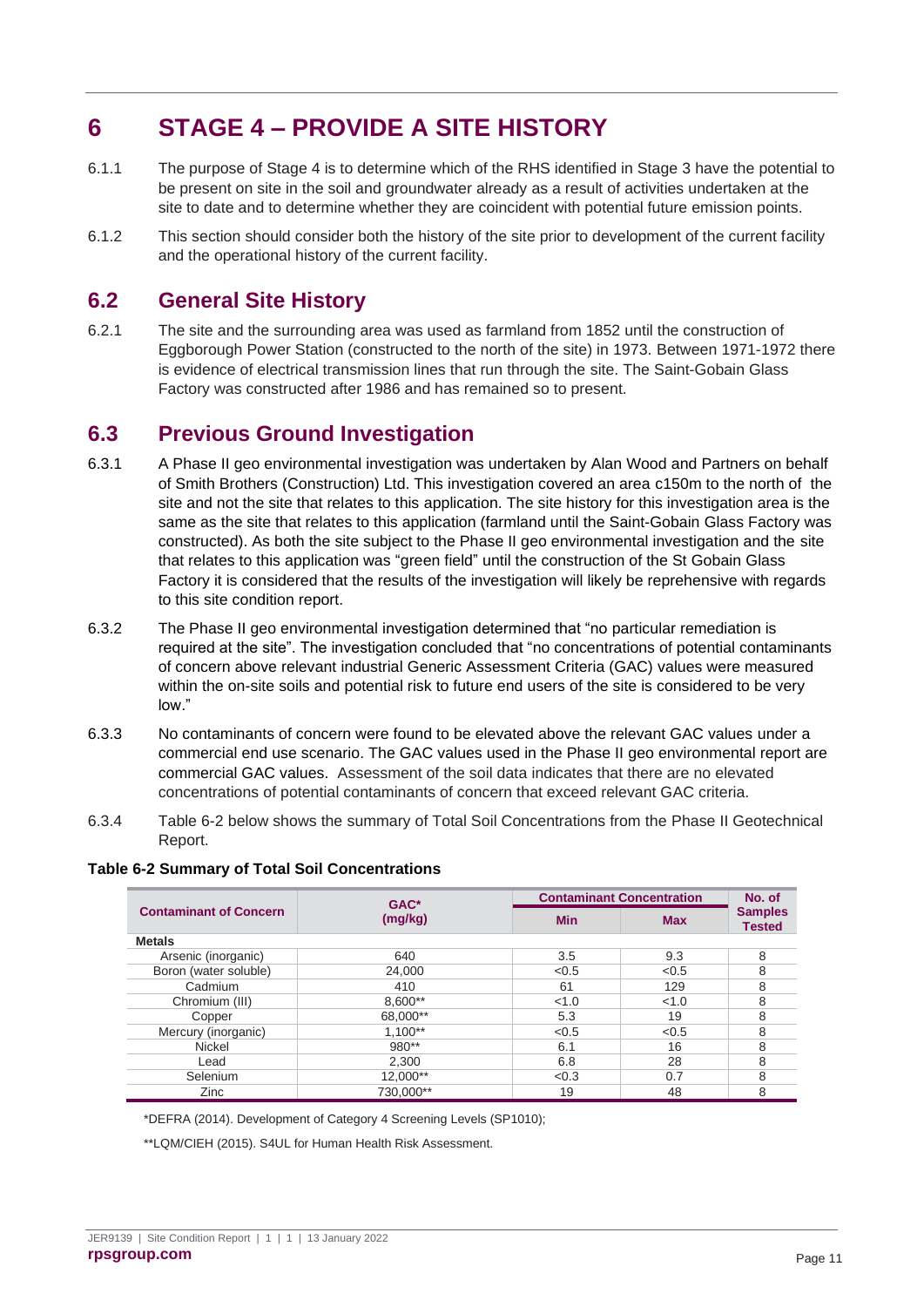6.3.5 [Table 6-3](#page-15-2) below shows the summary of Chemical Test Results (PAH) from the Phase II Geotechnical Report.

|                               | $GAC*$  |            | <b>Contaminant Concentration</b><br>No. of |                                 |
|-------------------------------|---------|------------|--------------------------------------------|---------------------------------|
| <b>Contaminant of Concern</b> | (mg/kg) | <b>Min</b> | <b>Max</b>                                 | <b>Samples</b><br><b>Tested</b> |
| Acenaphthene                  | 75.000  | < 0.01     | 0.09                                       | 8                               |
| Acenaphthylene                | 76.000  | < 0.01     | 0.03                                       | 8                               |
| Naphthalene                   | 100     | < 0.01     | 0.04                                       | 8                               |
| Fluorene                      | 60.000  | < 0.01     | 0.13                                       | 8                               |
| Phenanthrene                  | 22,000  | < 0.02     | 3.42                                       | 8                               |
| Anthracene                    | 520,000 | < 0.02     | 2.13                                       | 8                               |
| Fluoranthene                  | 23,000  | < 0.02     | 11.71                                      | 8                               |
| Pyrene                        | 54.000  | < 0.02     | 9.51                                       | 8                               |
| Benzo(a)anthracene            | 170     | < 0.02     | 4.17                                       | 8                               |
| Chrysene                      | 350     | < 0.01     | 4.18                                       | 8                               |
| Benzo(b) fluoranthene         | 44      | < 0.01     | 3.87                                       | 8                               |
| Benzo(k) fluoranthene         | 1,200   | < 0.02     | 1.99                                       | 8                               |
| Benzo(a)pyrene                | 35      | < 0.02     | 3.50                                       | 8                               |
| Dibenzo(a,h)anthracene        | 3.5     | < 0.02     | 0.48                                       | 8                               |
| Indeno(1,2,3-cd)pyrene        | 500     | < 0.02     | 1.64                                       | 8                               |
| Benzo(g,h,i)perylene          | 3,900   | < 0.02     | 1.46                                       | 8                               |

<span id="page-15-2"></span>**Table 6-3 Summary of Chemical Test Results (PAH)**

\*[CLEA/LQMCIEH, 2015] Calculated for commercial end-use scenario in CLEA v1.071. GAC range for 1.0% SOM used unless stated otherwise. Values will be more conservative for cohesive soils.

6.3.6 During the Phase II Geotechnical Report, a total of eight soil samples were analysed. No elevated concentrations of potential contaminants (Metals, Metalloids and Other Inorganic Analytes) of concern were identified. None of the samples that were analysed for organics (PAH) returned concentrations that were above relevant GAC's. Results for organic contaminants within the onsite soils were either at, or below detection limits.

### <span id="page-15-0"></span>**6.4 Potential Historic Contaminants**

- 6.4.1 No potential previous historic containment has been detected from the previous uses at the site (i.e.farmland).
- 6.4.2 No evidence of historic contamination detected.
- 6.4.3 There are no known pollution incidents to controlled waters at the site.

### <span id="page-15-1"></span>**6.5 Operational History**

6.5.1 The site is a parcel of open land associated with the Saint-Gobain Glass Factory. Prior to the construction of the Saint-Gobain Glass Factory the site was green field.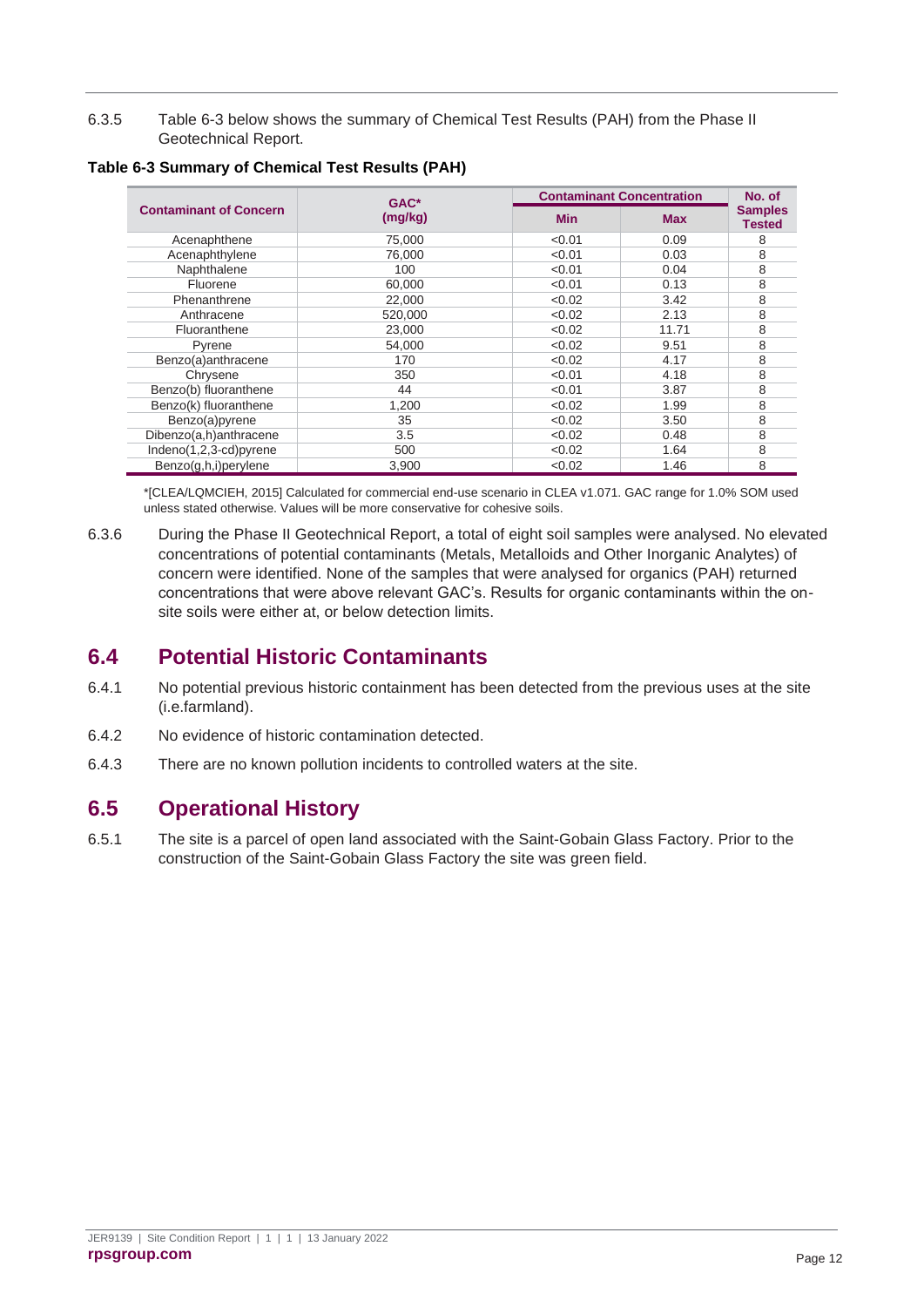## <span id="page-16-0"></span>**7 STAGE 5 – IDENTIFY THE SITE'S ENVIRONMENTAL SETTING**

### <span id="page-16-1"></span>**7.1 Site Setting and Sources of Desk Study Information**

- 7.1.1 The site sits within the boundary of the Saint-Gobain Glass Factory. To the north of the site is the former Eggborough Power Station. The land surrounding the site consists of largely arable farmland. There are some industrial units to the west and east of the Saint-Gobain Glass Factory. Immediately to the east of the site sites the Celotex Factory.
- 7.1.2 There is a disused railway line to the west of the site. This railway line as used for deliveries to the above-mentioned power station. The A19 road is to the west of the site.
- 7.1.3 To the southwest of the site is a large number of residential dwellings (the village of Eggborough) A small number of residential dwellings sit to the northwest of the site.
- 7.1.4 The primary sources used for this Site Condition Report are as follows:
	- Envirocheck Data
	- Allen Wood & Partners Phase II Geo-Environmental Assessment Report
	- British Geological Survey Geology of Britain Viewer

### <span id="page-16-2"></span>**7.2 Topography**

7.2.1 The site is generally flat and level and of a similar level to the surrounding area.

### <span id="page-16-3"></span>**7.3 Geology and Hydrogeology**

- 7.3.1 The solid geology at the site is Triassic Rocks (Undifferentiated). The bedrock geology is Sherwood Sandstone Group – Sandstone. Sedimentary Bedrock formed approximately 237 to 272 million years ago in the Triassic and Permian Periods. Local environment previously dominated by rivers. Setting rivers - These sedimentary rocks are fluvial in origin. They are detrital, ranging from coarse- to fine-grained and form beds and lenses of deposits reflecting the channels, floodplains and levees of a river or estuary (if in a coastal setting).
- 7.3.2 No superficial deposits have been recorded.
- 7.3.3 The site is located within an area Principle Bedrock Aquifer with High Vulnerability. The Bedrock Aquifer designation is also a Principal Aquifer. The north of the site falls within a Secondary Undifferentiated superficial aquifer designation and the south of the site is not within a superficial aquifer designation. The site is not located within a source protection zone.

### <span id="page-16-4"></span>**7.4 Hydrology**

- 7.4.1 The site is within an area of limited potential for Groundwater Flooding to occur. The closest surface water feature is 204m from the site.
- 7.4.2 The Ings and Tetherings Drain lies approximately 1.4km to the north east.

### <span id="page-16-5"></span>**7.5 Man-made pathways**

- 7.5.1 No man-made pathways have been identified.
- 7.5.2 The Phase II A Phase II Geo Environmental report identified that the potential for shallow mine workings are beneath the site is negligible.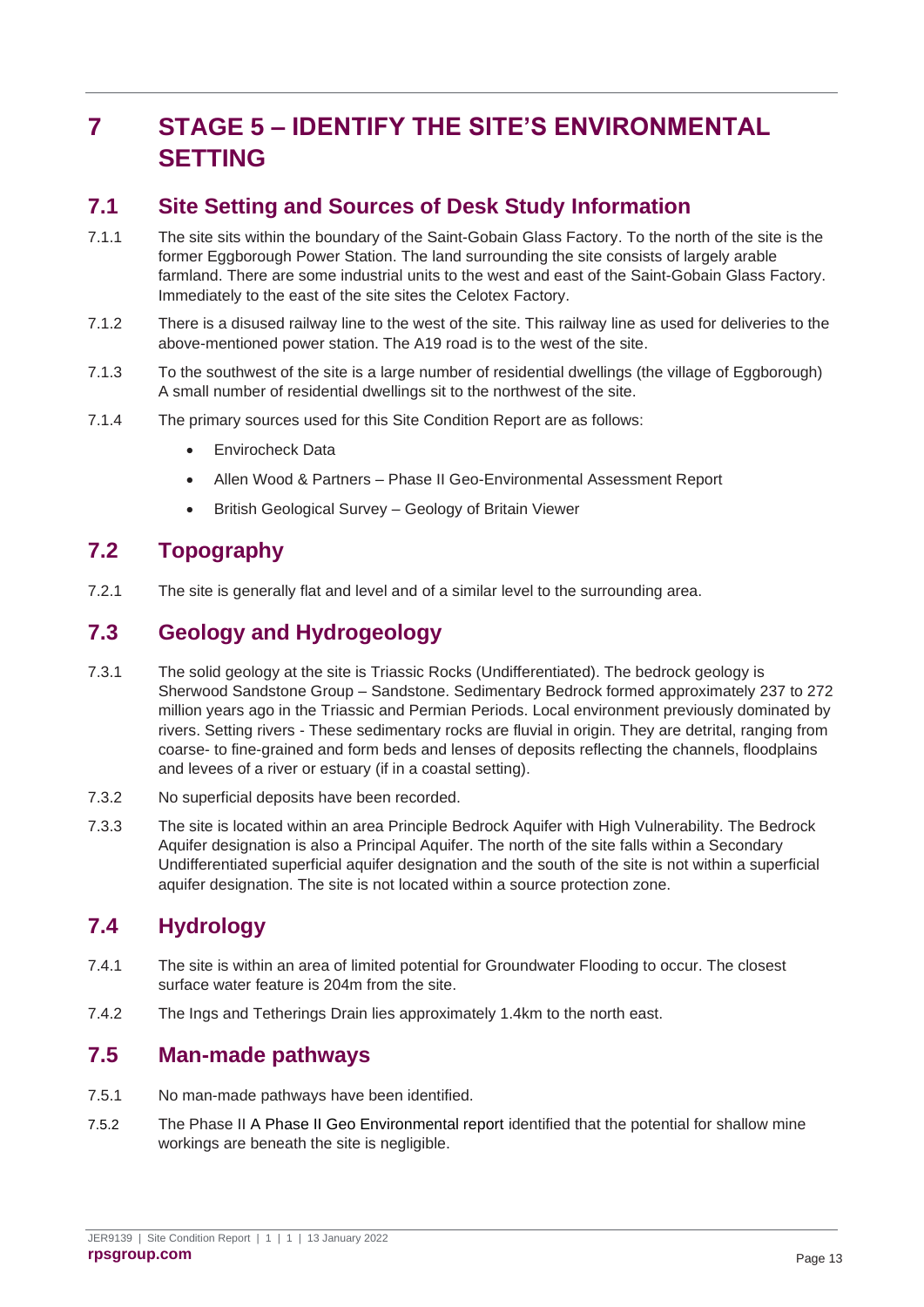### <span id="page-17-0"></span>**7.6 Environmental Consents, Licences, Authorisations, Permits and Designations for the Site and Surrounding Areas**

7.6.1 There are 20 Integrated Pollution Controls within 1km of the site. These consist of activities related to the fuel & power industry such as the closed Eggborough Power Station, British Energy Ltd and activities at the Saint-Gobain Glass Factory as well as activities by Eggborough plant and Egg Garage services.

### <span id="page-17-1"></span>**7.7 Water Discharges and Abstraction Licences**

- 7.7.1 There are 3 discharge consents that are 854m east, 885m south west and 952m south east from the site. These consist of a trade effluent discharge into a freshwater stream/river, a sewage discharge (final/treated effluent) to land/soakaway and a sewage discharge (final/treated effluent) to land.
- 7.7.2 There are 8 water abstractions within 250m of the site, 5 within 500m of the site and 4 within 1km of the site. The abstractions within 250m of the site are related to the Saint-Gobain Glass Factory The abstractions licenses within 500m of the site are related to the Eggborough Power Ltd and National Power Plc.

### <span id="page-17-2"></span>**7.8 Landfill Sites**

- 7.8.1 There is one BGS Recorded Landfill site 830m north of the site.
- 7.8.2 There are 4 historical landfill sites that are 568m, 570m, 664 north of the site and 849m south east of the site
- 7.8.3 There are 3 Licensed Waste Management Facilities (Landfill Boundaries) that are 660m south, 777m east and 930m north of the site.
- 7.8.4 There are 3 registered landfill sites that are 850m south east, 898m south east and 975m north of the site.

### <span id="page-17-3"></span>**7.9 Waste / Permitted Sites**

7.9.1 There are 3 licensed waste management facilities (locations) that are 854m, 949m and 987m away from the site respectively.

### <span id="page-17-4"></span>**7.10 Statutory Designated / Sensitive Sites within 1 km**

7.10.1 Within 1km of the site there is a single nitrate sensitive area 982m south form the site. There is also 3 nitrate vulnerable zones 0m, 0m and 75m from the site.

### <span id="page-17-5"></span>**7.11 Mining**

7.11.1 The site is within a coal mining affected area and in an area that has inconclusive coal mining instability .

### <span id="page-17-6"></span>**7.12 COMAH**

7.12.1 There is a single Control of Major Accident Hazards Sites (COMAH) within 1km of the site. This is the Air Liquide UK Limited site which is active and 805m north east of the site.

### <span id="page-17-7"></span>**7.13 Radon**

The site is in a lower probability radon area and no radon protective measure are necessary.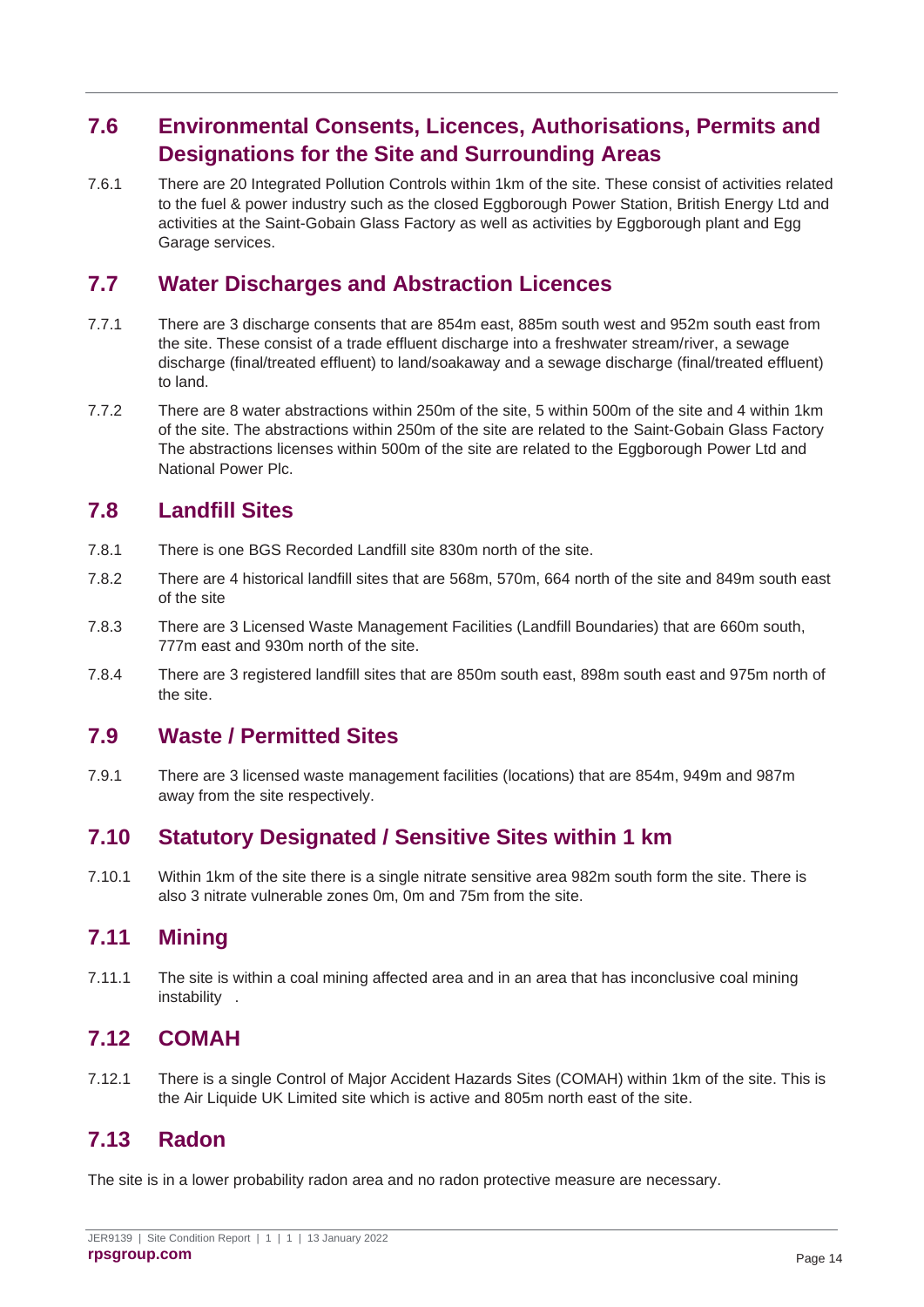## <span id="page-18-0"></span>**8 STAGE 6 – SITE CHARACTERISATION**

- 8.1.1 The site is a parcel of open land that sits within the Saint-Gobain Glass Factory.. Section [7.1](#page-16-1) further details the surrounding area.
- 8.1.2 The ground conditions c150m from the site (identified in the Phase II geo environmental investigation) are primarily formed of made ground, dense black organic rich sand, medium dense/ dense orange/brown sand (Lacustrine Beach Deposits).
- 8.1.3 The site does not lie in a groundwater Source Protection Zone.
- 8.1.4 No potential areas of contamination have been identified on site. There are no records of historic pollution incidents at the site.
- 8.1.5 No pollution incidents have been reported to the EA and no CARs have been issued to the site in relation to emission to soil or ground water for the Saint-Gobain Glass Factory that the site is a part of.
- 8.1.6 Section [4.6](#page-11-0) identified that there are no RHSs therefore there is a low likelihood of potential future emissions contaminating land or groundwater.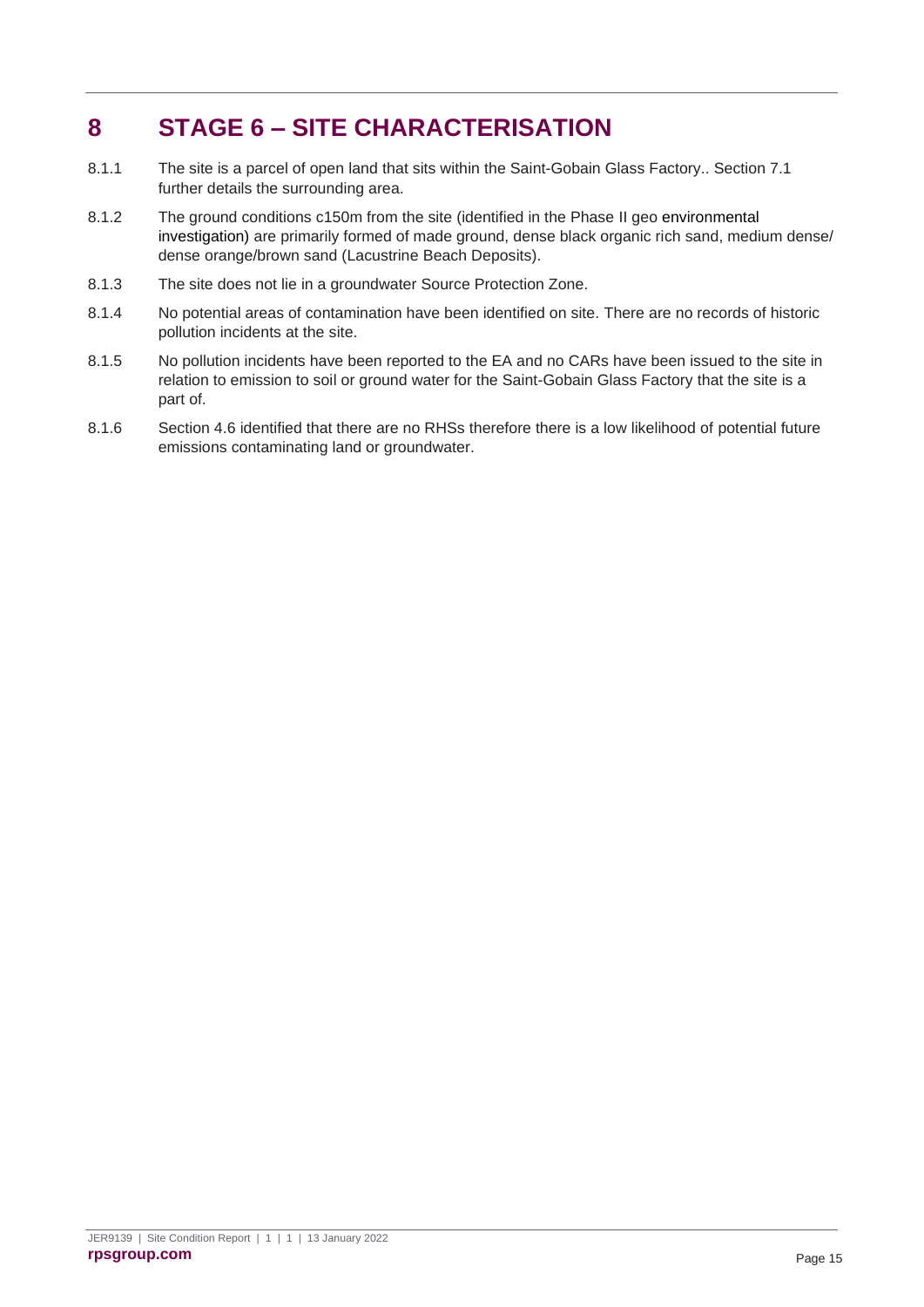## <span id="page-19-0"></span>**9 STAGE 7 – SITE INVESTIGATION**

- 9.1.1 Section [6.3](#page-14-2) details previous site investigations.
- 9.1.2 Sufficient information has been provided to characterise the Site as no RHSs have been identified, therefore this Site Condition Report will move directly to Stage 8 (section [10\)](#page-20-0).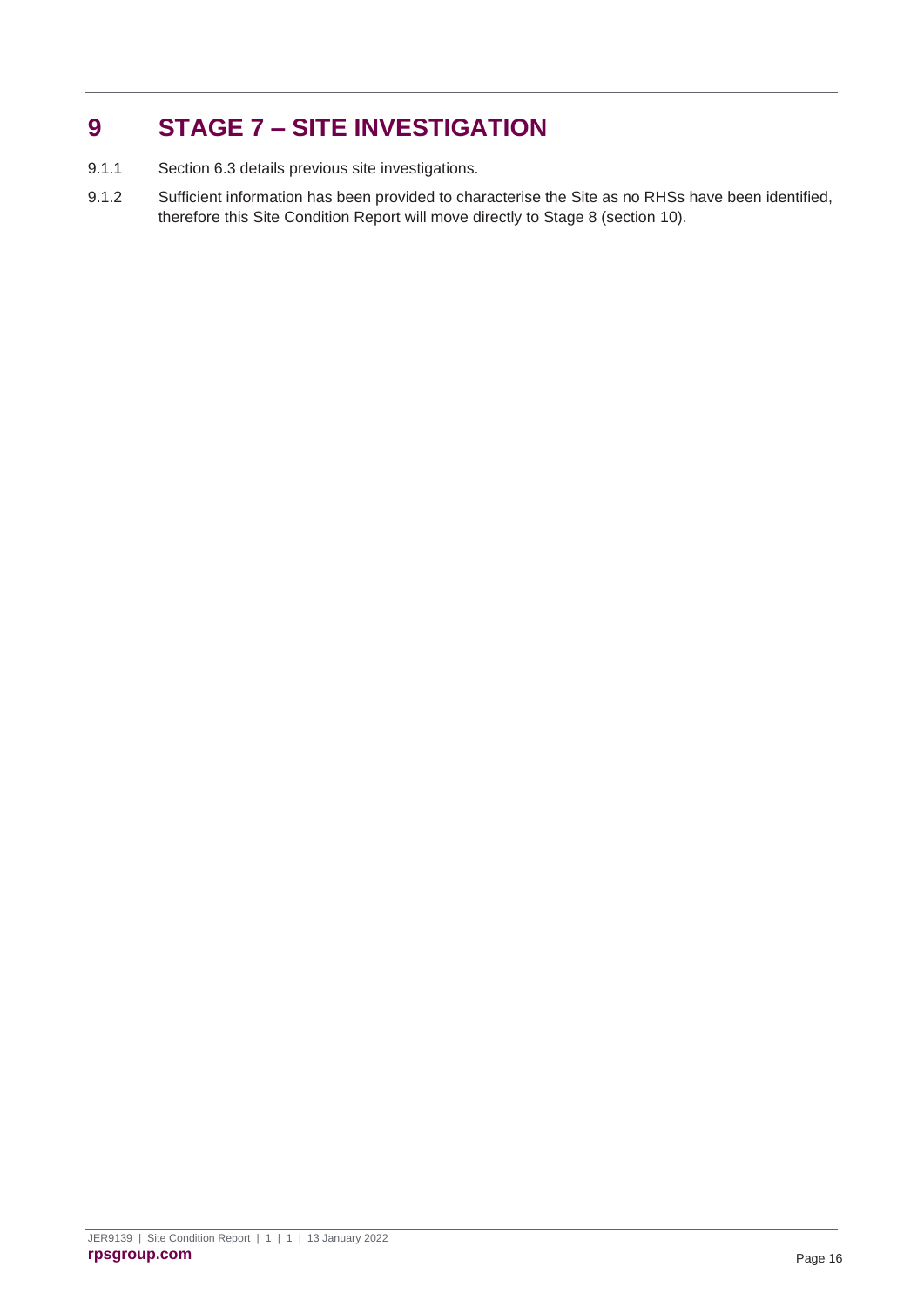## <span id="page-20-0"></span>**10 STAGE 8 – PRODUCE A BASELINE REPORT**

- 10.1.1 Details provided in Sections 1-7 include information on potential contaminant sources on site.
- 10.1.2 The site was an undeveloped "green field" site until the construction of the Saint-Gobain Glass Factory. No pollution incidents have been recorded and no CARs issued in relation to emission to soil or ground water.
- 10.1.3 No RHSs have been identified at the site and therefore a baseline report is not required as the activity does not involve the use, production or release of RHSs which may could result in the contamination of soil and groundwater.
- 10.1.4 An additional intrusive ground investigation at the site is not considered necessary to advise this baseline report.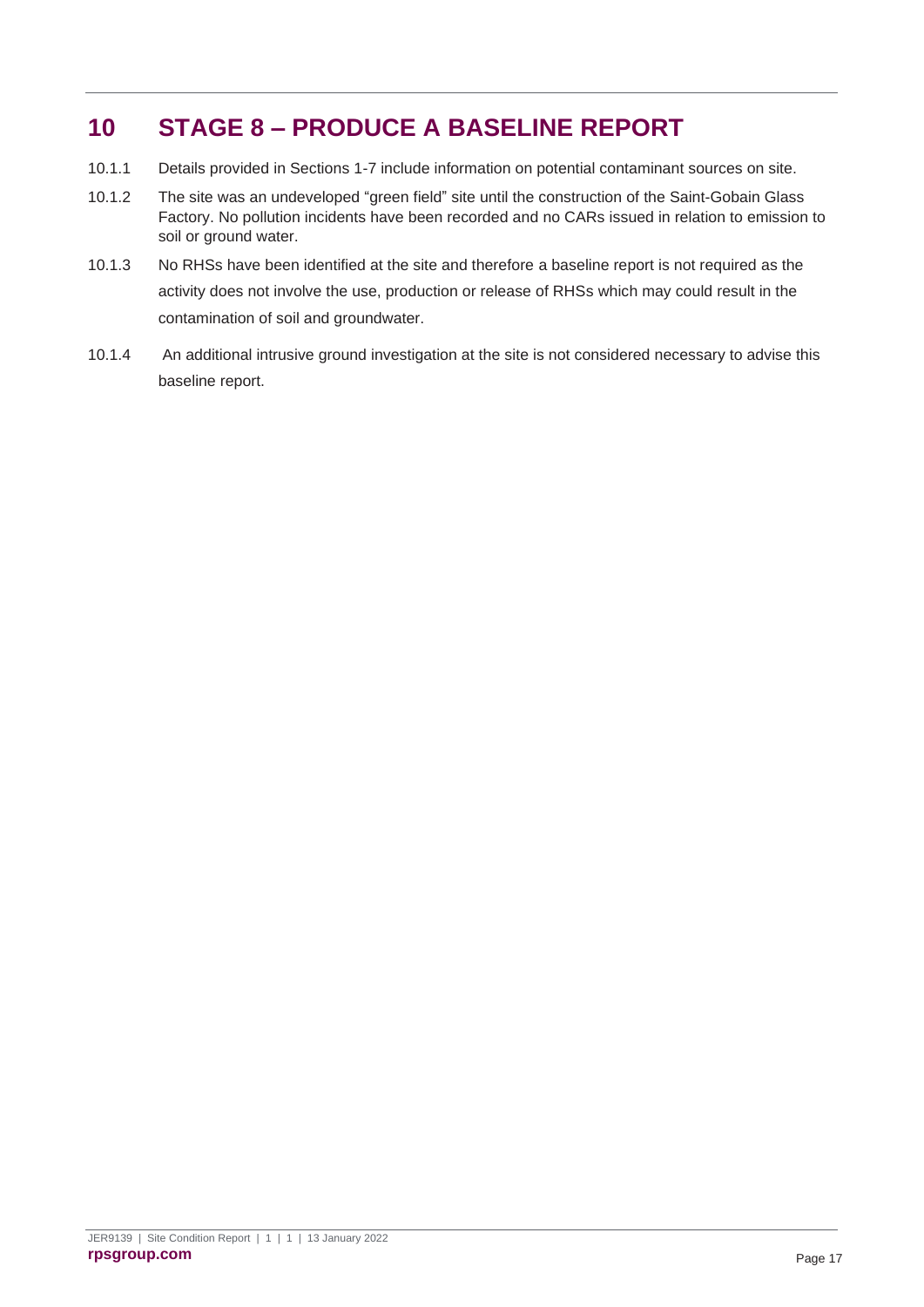## <span id="page-21-0"></span>**11 OPERATION SITE CONDITION REPORT**

### <span id="page-21-1"></span>**11.1 Operational Phase**

11.1.1 This SCR, prepared in accordance with the EA "H5 Site Condition Report" guidance (Ref. 3), contains information on the condition of the site during the operational phase of the facility.

### <span id="page-21-2"></span>**11.2 Site Condition Report Summary**

|                                                                                                                                                                                                                                                                                                                                                                        | 4.0 Changes to the activity                                                                                                                               |                                                                         |  |  |
|------------------------------------------------------------------------------------------------------------------------------------------------------------------------------------------------------------------------------------------------------------------------------------------------------------------------------------------------------------------------|-----------------------------------------------------------------------------------------------------------------------------------------------------------|-------------------------------------------------------------------------|--|--|
|                                                                                                                                                                                                                                                                                                                                                                        | Have there been any changes to the activity boundary?<br>If yes, provide a plan showing the changes to the activity boundary.                             | If yes, provide a plan showing the<br>changes to the activity boundary. |  |  |
| If yes, provide a description of the<br>Have there been any changes to the permitted activities?<br>changes to the permitted activities<br>If yes, provide a description of the changes to the permitted activities                                                                                                                                                    |                                                                                                                                                           |                                                                         |  |  |
| If yes, list them                                                                                                                                                                                                                                                                                                                                                      | Have any 'dangerous substances' not identified in the Application Site Condition<br>Report been used or produced as a result of the permitted activities? | If yes, list them                                                       |  |  |
| <b>Checklist of</b><br>1. Plan showing any changes to the boundary (where relevant)<br>supporting<br>Description of the changes to the permitted activities (where relevant)<br>2.<br>information<br>3. List of 'dangerous substances' used/produced by the permitted activities that were not identified in<br>the Application Site Condition Report (where relevant) |                                                                                                                                                           |                                                                         |  |  |

#### **5.0 Measures taken to protect land**

| Use records that you collected during the life of the permit to summarise whether pollution prevention measures<br>worked. If you can't, you need to collect land and/or groundwater data to assess whether the land has deteriorated. |                                                                                                                                                                                          |  |  |  |
|----------------------------------------------------------------------------------------------------------------------------------------------------------------------------------------------------------------------------------------|------------------------------------------------------------------------------------------------------------------------------------------------------------------------------------------|--|--|--|
| <b>Checklist of</b><br>supporting<br>information                                                                                                                                                                                       | 4. Inspection records and summary of findings of inspections for all pollution prevention measures<br>5. Records of maintenance, repair and replacement of pollution prevention measures |  |  |  |

#### **6.0 Pollution incidents that may have had an impact on land, and their remediation**

Summarise any pollution incidents that may have damaged the land. Describe how you investigated and remedied each one. If you can't, you need to collect land and /or groundwater reference data to assess whether the land has deteriorated while you've been there.

| Checklist of 6.                   | Records of pollution incidents that may have impacted on land |
|-----------------------------------|---------------------------------------------------------------|
| supporting $ 7 $ .<br>information | Records of their investigation and remediation                |

#### **7.0 Soil gas and water quality monitoring (where undertaken)**

Provide details of any soil gas and/or water monitoring you did. Include a summary of the findings. Say whether it shows that the land deteriorated as a result of the permitted activities. If it did, outline how you investigated and remedied this.

|             | Checklist of 3. Description of soil gas and/or water monitoring undertaken |
|-------------|----------------------------------------------------------------------------|
| information | supporting   9. Monitoring results (including graphs)                      |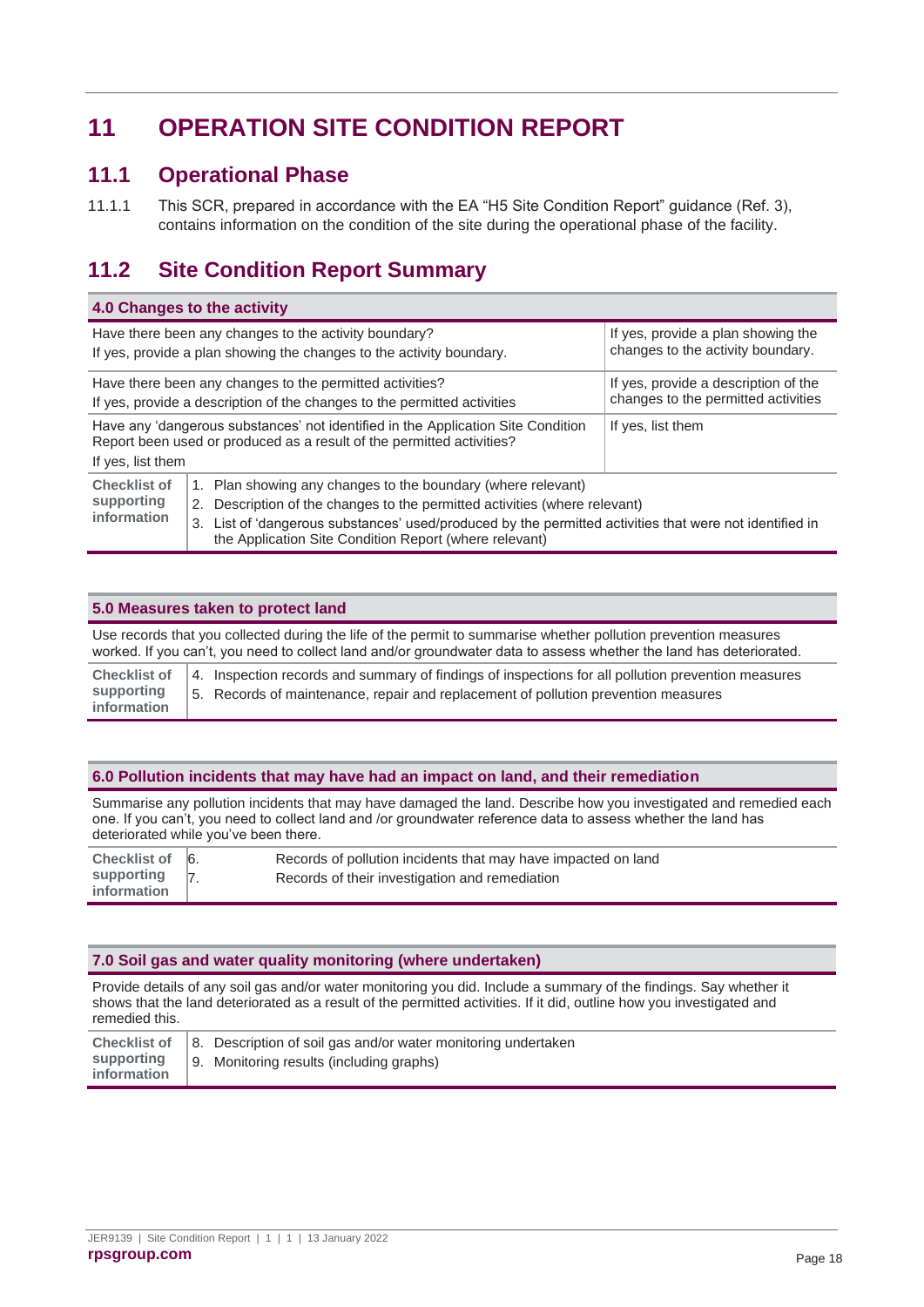## <span id="page-22-0"></span>**12 SURRENDER SITE CONDITION REPORT**

12.1.1 At permit surrender, the following sections of the SCR template (EPR H5) will be completed and submitted to the EA as part of the permit surrender application. Information that has been gathered over the lifetime of the Permit will be used to identify whether the land is in a satisfactory condition. If necessary, surrender reference data will be collected and remediation will be undertaken if required.

#### **8.0 Decommissioning and removal of pollution risk**

Describe how the site was decommissioned. Demonstrate that all sources of pollution risk have been removed. Describe whether the decommissioning had any impact on the land. Outline how you investigated and remedied this.

|             | Checklist of   10. Site closure plan                       |
|-------------|------------------------------------------------------------|
| supporting  | 11. List of potential sources of pollution risk            |
| information | 12. Investigation and remediation reports (where relevant) |

#### **9.0 Reference data and remediation (where relevant)**

Say whether you had to collect land and/or groundwater data. Or say that you didn't need to because the information from sections 3, 4, 5 and 6 of the Surrender Site Condition Report shows that the land has not deteriorated. If you did collect land and/or groundwater reference data, summarise what this entailed, and what your data found. Say whether the data shows that the condition of the land has deteriorated, or whether the land at the site is in a "satisfactory state". If it isn't, summarise what you did to remedy this. Confirm that the land is now in a "satisfactory state" at surrender.

| <b>Checklist of</b><br>supporting<br>information | 13. Land and/or groundwater data collected at application (if collected) |
|--------------------------------------------------|--------------------------------------------------------------------------|
|                                                  | 14. Land and/or groundwater data collected at surrender (where needed)   |
|                                                  | 15. Assessment of satisfactory state                                     |
|                                                  | 16. Remediation and verification reports (where undertaken)              |

#### **10.0 Statement of site condition**

Using the information from sections 3 to 7, give a statement about the condition of the land at the site. This should confirm that:

17. the permitted activities have stopped

18. decommissioning is complete, and the pollution risk has been removed

19. the land is in a satisfactory condition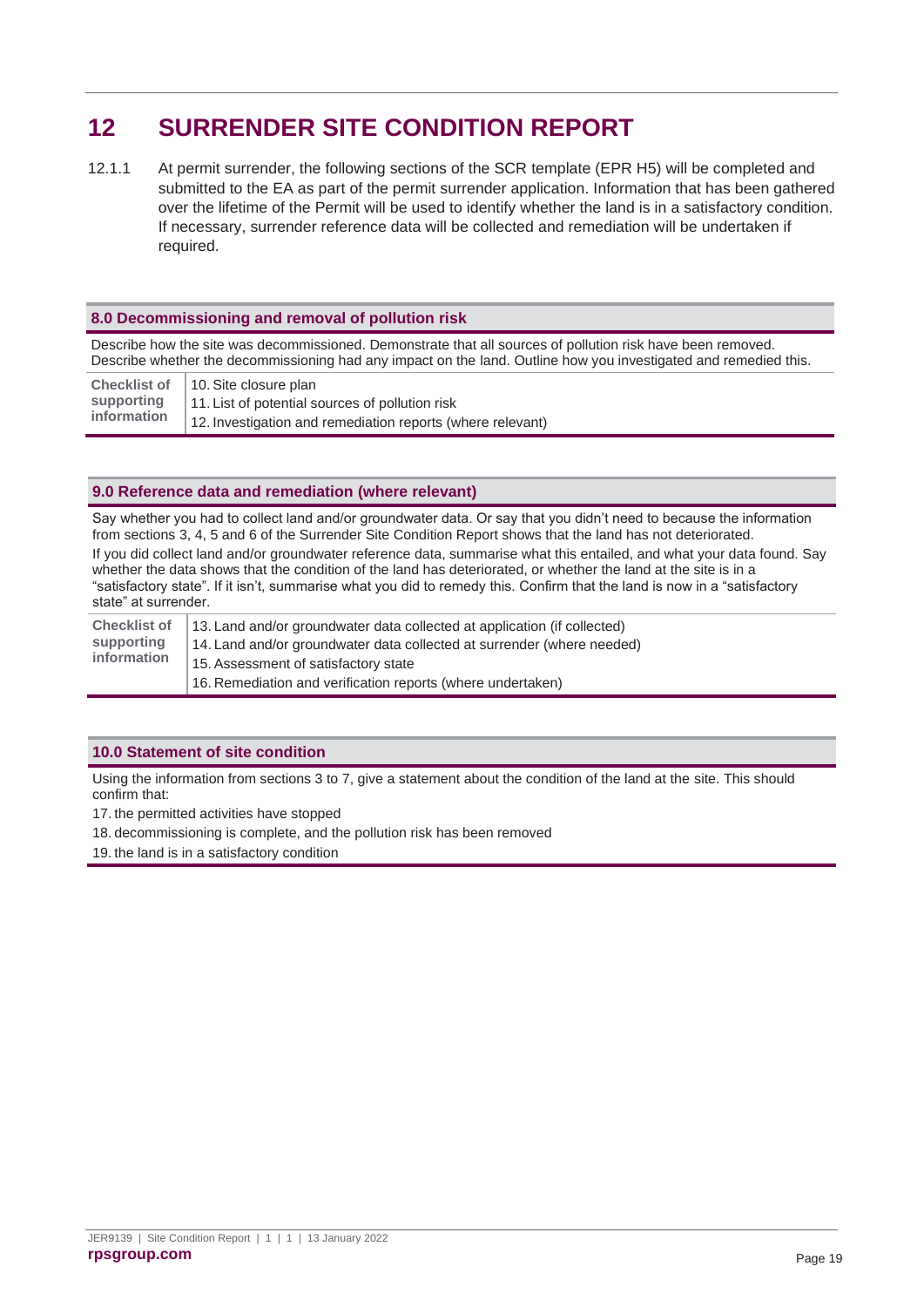## <span id="page-23-0"></span>**13 CONCLUSIONS**

- 13.1.1 RPS has undertaken an assessment of the condition of the site to be used for a hydrogen generation system (HGS) located at the existing Saint-Gobain Glass production facility at Weeland Rd, Goole, DN14 0FD within the current hydrogen storage area. The site will be operated by HyGear.
- 13.1.2 The primary purpose of this report is to provide information to the EA in relation to the operations and to provide them with a framework against which the potential future contamination issues will be assessed.
- 13.1.3 From a review of the materials used, stored and produced from the proposed HGS, noRHSs have been identified.
- 13.1.4 Existing data has been provided by the Phase II geo environmental investigation that was undertaken by Alan Wood and Partners of land that is c150m from the site which has the same history of use.
- 13.1.5 Given no RHSs have been identified no additional intrusive investigation is considered necessary to baseline the site as a result of this permit application.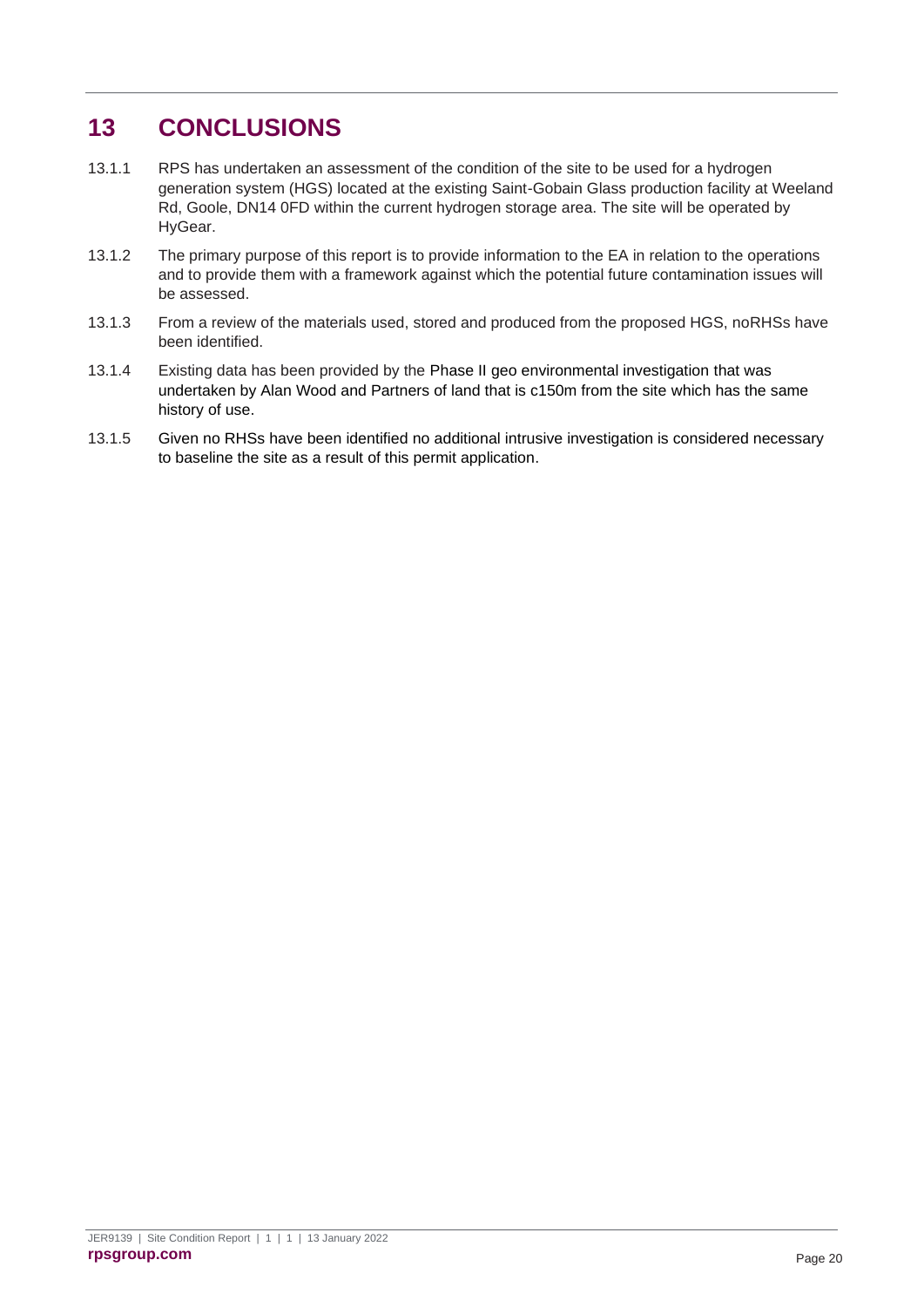## <span id="page-24-0"></span>**REFERENCES**

1 - <https://eur-lex.europa.eu/legal-content/EN/TXT/HTML/?uri=CELEX:32010L0075&from=EN>

2 - <https://echa.europa.eu/>

3 – Environment Agency, H5 Guidance for Applicants, Environmental Permitting Regulations, Site Condition Report – Guidance and Templates, May 2013.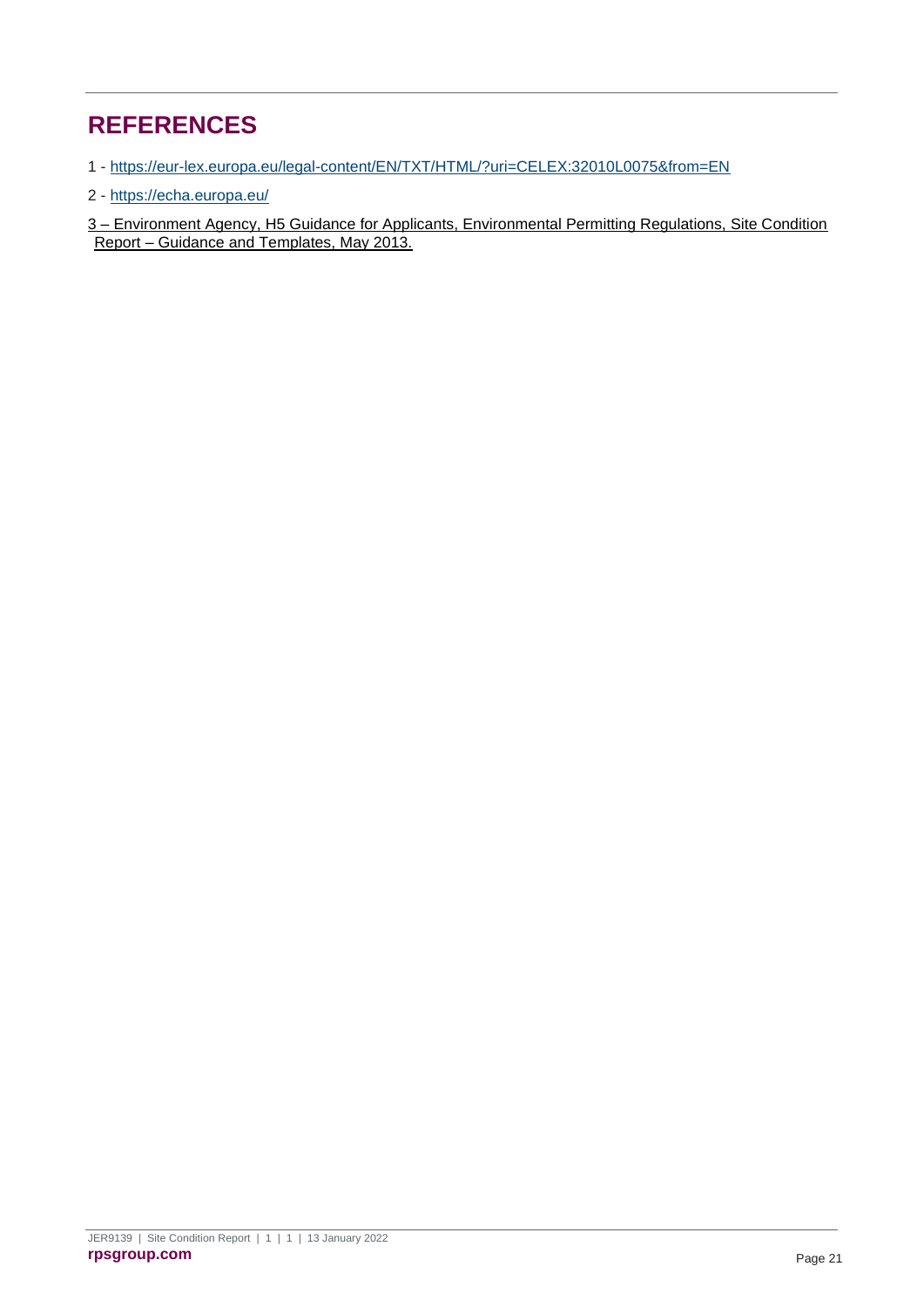<span id="page-25-2"></span><span id="page-25-1"></span><span id="page-25-0"></span>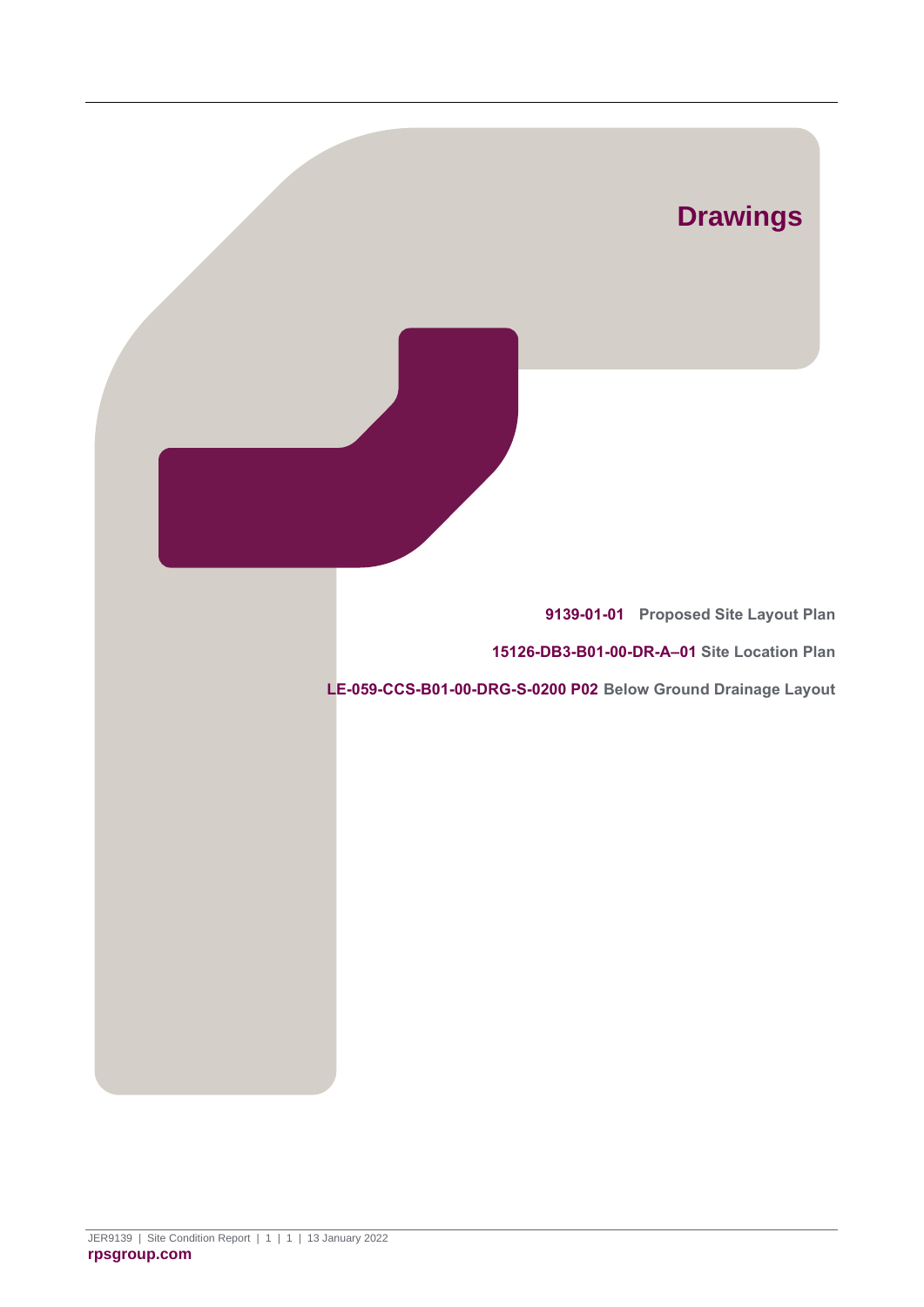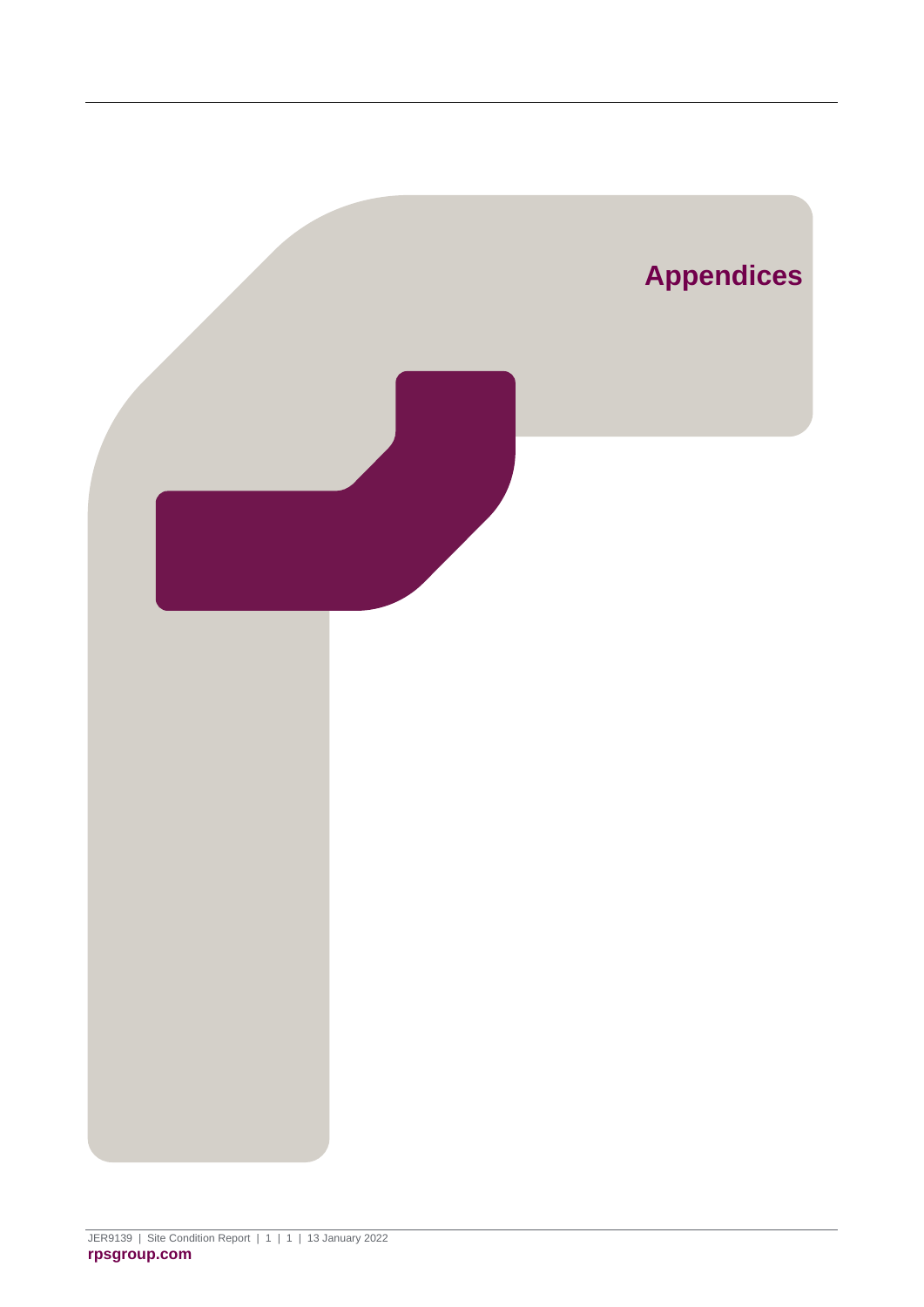# **Appendix A**

<span id="page-27-1"></span><span id="page-27-0"></span>**Envirocheck Report**